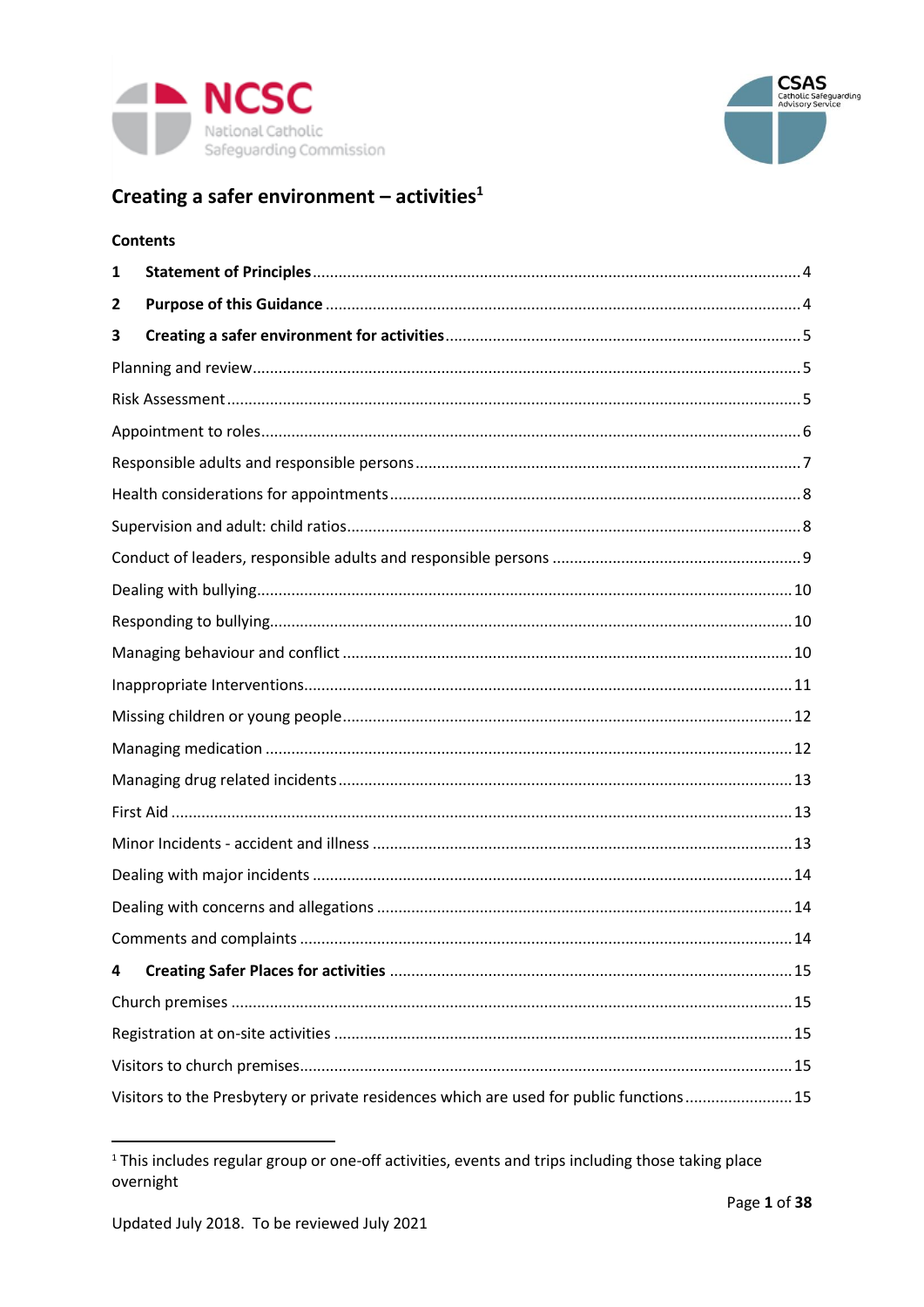



| 5                                                                                                 |  |  |  |
|---------------------------------------------------------------------------------------------------|--|--|--|
|                                                                                                   |  |  |  |
|                                                                                                   |  |  |  |
|                                                                                                   |  |  |  |
|                                                                                                   |  |  |  |
|                                                                                                   |  |  |  |
|                                                                                                   |  |  |  |
|                                                                                                   |  |  |  |
|                                                                                                   |  |  |  |
|                                                                                                   |  |  |  |
|                                                                                                   |  |  |  |
|                                                                                                   |  |  |  |
|                                                                                                   |  |  |  |
| 6                                                                                                 |  |  |  |
|                                                                                                   |  |  |  |
|                                                                                                   |  |  |  |
| Gifts to lay people and volunteers must be handled in accordance with diocesan, congregational or |  |  |  |
|                                                                                                   |  |  |  |
|                                                                                                   |  |  |  |
|                                                                                                   |  |  |  |
|                                                                                                   |  |  |  |
| 7                                                                                                 |  |  |  |
|                                                                                                   |  |  |  |
|                                                                                                   |  |  |  |
|                                                                                                   |  |  |  |
|                                                                                                   |  |  |  |
| 8                                                                                                 |  |  |  |
|                                                                                                   |  |  |  |
|                                                                                                   |  |  |  |
|                                                                                                   |  |  |  |
|                                                                                                   |  |  |  |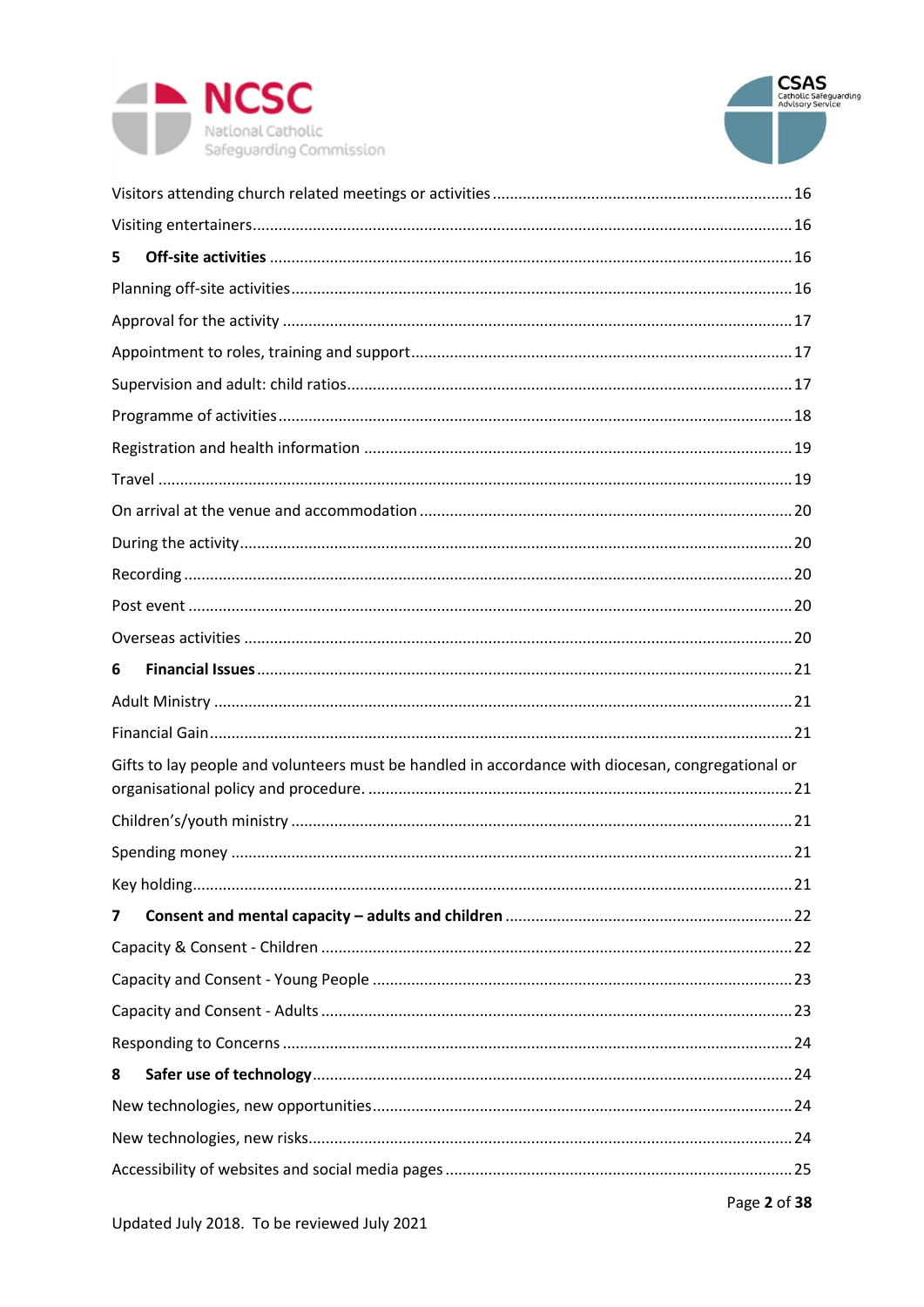



| The use of social networking for communication with children and young people  26 |  |  |  |  |
|-----------------------------------------------------------------------------------|--|--|--|--|
|                                                                                   |  |  |  |  |
|                                                                                   |  |  |  |  |
|                                                                                   |  |  |  |  |
|                                                                                   |  |  |  |  |
|                                                                                   |  |  |  |  |
|                                                                                   |  |  |  |  |
|                                                                                   |  |  |  |  |
|                                                                                   |  |  |  |  |
|                                                                                   |  |  |  |  |
|                                                                                   |  |  |  |  |
|                                                                                   |  |  |  |  |
| 9                                                                                 |  |  |  |  |
|                                                                                   |  |  |  |  |
|                                                                                   |  |  |  |  |
|                                                                                   |  |  |  |  |
|                                                                                   |  |  |  |  |
|                                                                                   |  |  |  |  |
|                                                                                   |  |  |  |  |
|                                                                                   |  |  |  |  |
|                                                                                   |  |  |  |  |
|                                                                                   |  |  |  |  |
|                                                                                   |  |  |  |  |
|                                                                                   |  |  |  |  |
|                                                                                   |  |  |  |  |
|                                                                                   |  |  |  |  |
|                                                                                   |  |  |  |  |
|                                                                                   |  |  |  |  |
| 10                                                                                |  |  |  |  |
|                                                                                   |  |  |  |  |
| Page 3 of 38                                                                      |  |  |  |  |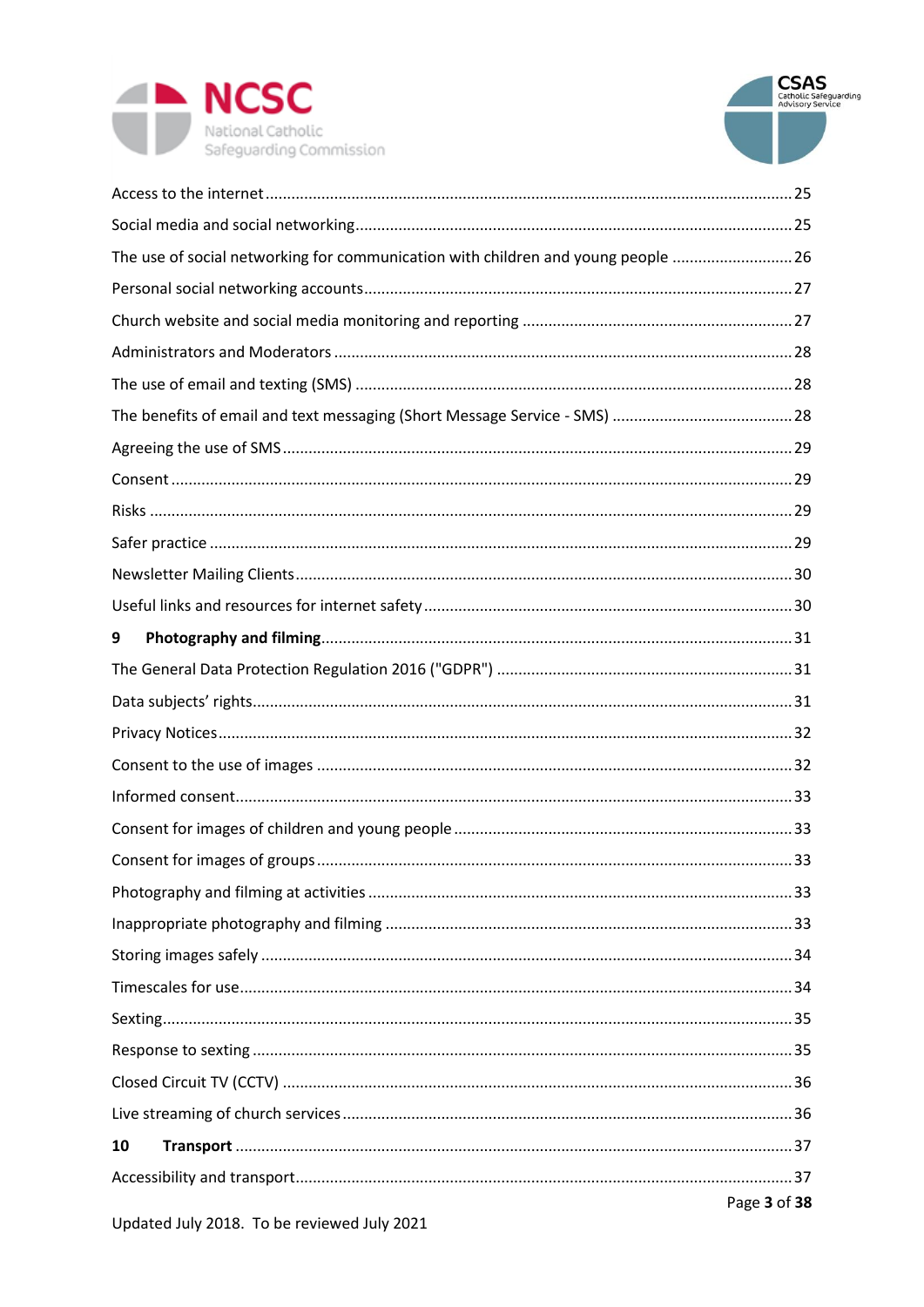



# <span id="page-3-0"></span>**1 Statement of Principles**

*"Being loved and kept safe go to the very heart of the Church's ministry to children & vulnerable adults"* (Safeguarding with Confidence - The Cumberlege Commission Report, 2007).

Every human being has a value and dignity which we, as Catholics, recognise as coming directly from God's creation of male and female in his own image and likeness. Our parishes and communities must be a place of welcome, where each person is respected and loved, and in which everyone receives and shares their unique gifts. Parishes must be communities where we support and protect each other and we must take care of those who may be vulnerable because of age, illness or disability or who may be vulnerable because of current or past life experiences.

Everyone in the Church has a responsibility to safeguard and promote the wellbeing of those who worship in our Church or who join us for any activity facilitated by Church members.

When Church activities are organised well, with regard for the safety and wellbeing of all, we reduce the risk of avoidable harm to all participants and create spaces of true welcome in which relationships which are respectful and enriching can develop.

### <span id="page-3-1"></span>**2 Purpose of this Guidance**

This guidance is designed to help dioceses, parishes, religious congregations and other Catholic organizations consider their responsibility towards safeguarding the welfare of any person involved activities organised in the name of the Catholic Church.

Throughout the document, the term 'activity' is used to describe all activities, events, day-trips and overnight stays.

Areas to consider and, where appropriate, practical steps to be taken when organizing and running activities are set out but these are not exhaustive; the need for additional safeguards must always be considered.

It is expected that Safeguarding Commissions, Safeguarding Coordinators and Safeguarding Representatives will always work to their local diocesan or congregational policies and procedures in respect of health and safety, risk assessment and transportation for example. If local policies and procedures are not available and the information is not contained in this document, you can contact CSAS for further advice.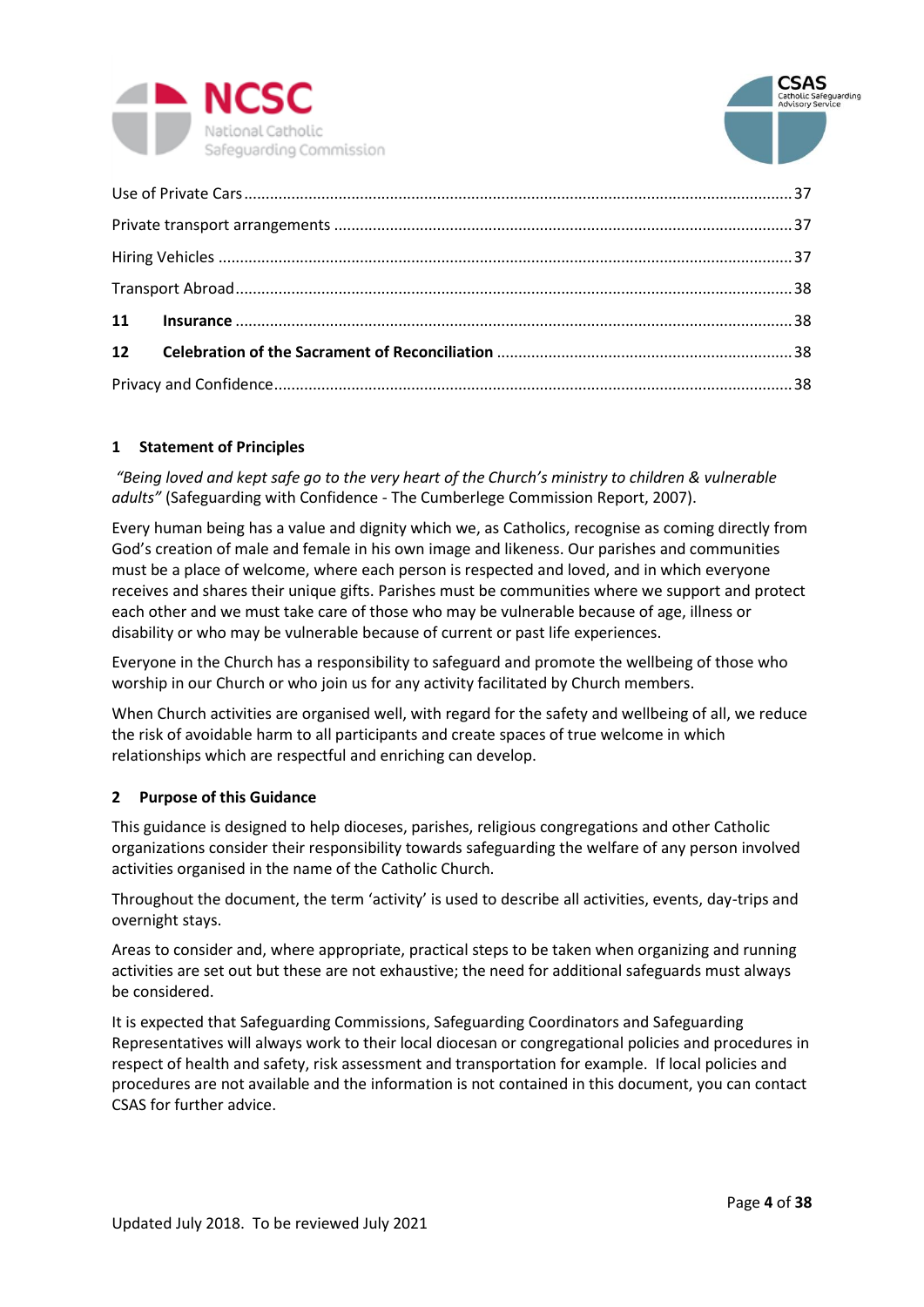



### <span id="page-4-0"></span>**3 Creating a safer environment for activities**

#### <span id="page-4-1"></span>Planning and review

Planning, with consultation, will help ensure the safety and wellbeing of children, young people and adults at risk in any activity that either takes place on or away from church premises. Before any activity takes place, the organisers or leaders should:

- have a clear sense of why the activity is taking place, its purpose and aims;
- have a clear sense of the form it will take and its schedule;
- have considered and have a plan for meeting the diverse needs of participants in terms of age, competence, maturity, behaviour, medical needs and any additional needs;
- consult with stakeholders e.g. participants, families and others involved in the event, incorporating suggestions where appropriate.

After the activity, understanding what was successful and what could have been better is a key part of learning that can be used to inform future planning. Evaluation activities should include everybody that was involved in the activity.

#### <span id="page-4-2"></span>Risk Assessment

Risk Assessments are an integral part of creating safe environments. A risk assessment is a written evaluation of what might cause harm to people and the steps being taken to prevent harm.

When planning activities, a risk assessment for the activity should be completed and brought to the attention of all leaders, who should also be made aware of their areas of responsibility, relevant health and safety procedures and safeguarding procedures. If off-site, the risk assessment should travel with the group.

Risk Assessments should be completed by somebody with the requisite knowledge and skills, during the planning stage of an activity or event, and approved by the event leader. This list is not exhaustive but a risk assessment should address the:

- type of activity;
- venue/premises health and safety; fire safety;
- equipment;
- transport;
- participants;
- staffing and ratios;
- procedures;
- health and medical needs; questions to ask include:
	- $\circ$  are the first aid facilities and training adequate and appropriate for the activity?
	- o are arrangements in place for those with additional needs?
	- $\circ$  are arrangements in place for those with medical needs, including those needing to take regular medication, and those who have irregular sleep behaviours (such as sleepwalking)?
	- o are arrangements in place for those with allergies or phobias, and those who suffer from travel sickness?
	- o are arrangements in place for those with additional dietary needs and requirements?
- financial risk;
- contingency and emergency planning.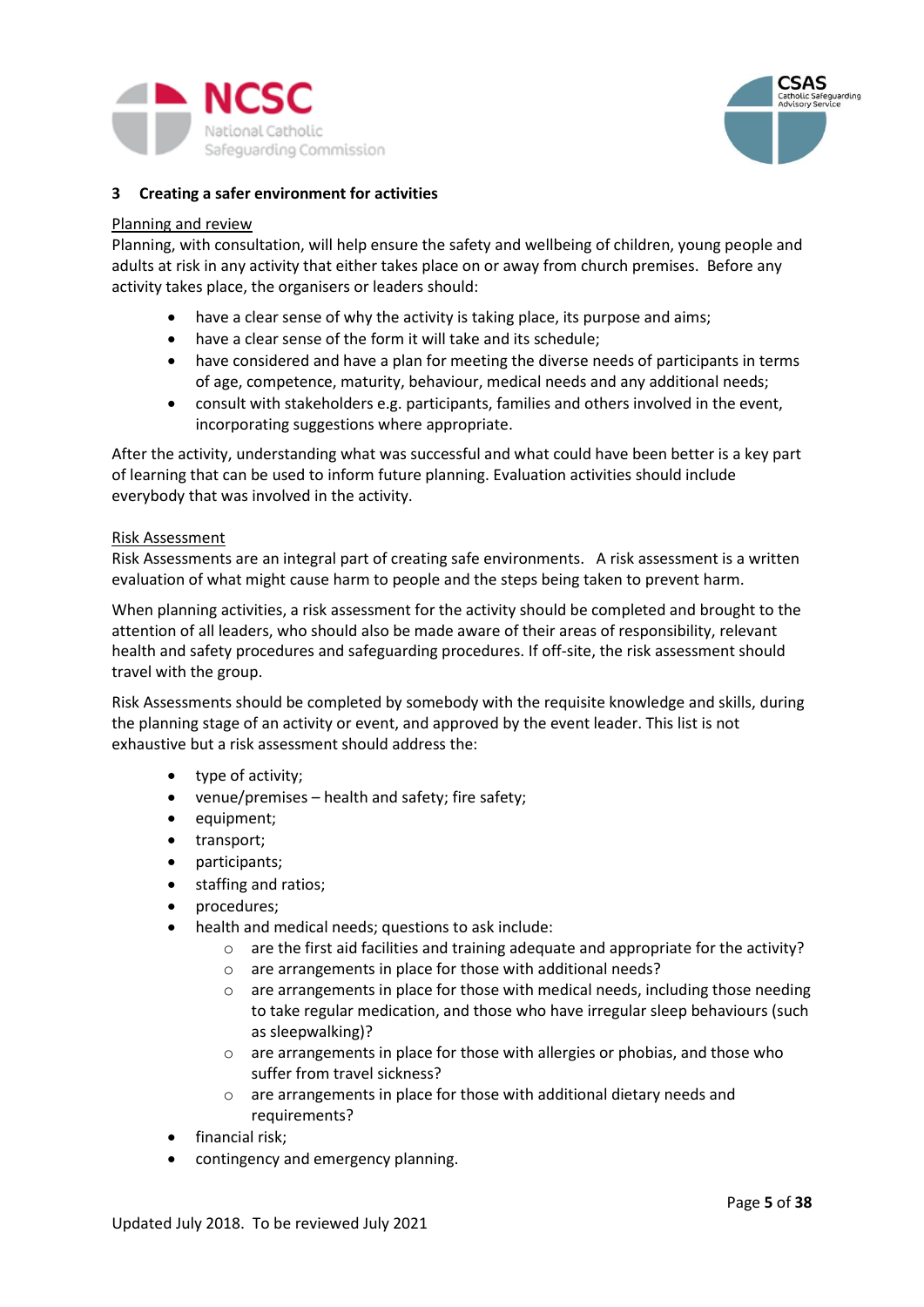



In the absence of a diocesan or congregational risk assessment form, templates and further information can be obtained from<http://www.hse.gov.uk/risk/index.htm>

Risk assessments for regular or ongoing activities should be reviewed and updated in accordance with diocesan, congregational or organisational policy and procedure. In the absence of local policy and procedure, it is good practice to review and update risk assessments on an annual basis to ensure that they are up-to-date.

Environmental factors must be considered throughout the risk assessment such as whether the activity takes place indoors or outdoors, the time of day, the time of year, the weather, and other natural phenomena.

Any activities in or near water need to be particularly risk assessed and consider the competence of group leaders and other responsible adults. Ratios should be higher for these activities and at least one qualified lifesaver should be present during these activities.

Specialist activities (e.g. abseiling, swimming, canoeing etc.) must always take place under the supervision of suitably qualified staff and must be explored in the risk assessment. The provider is responsible for the safe running of an activity whilst the group leader and other activity leaders retain responsibility for the children, young people and adults during adventure activities, even when the group is under instruction by a member of the provider's staff.

For further information about carrying out a risk assessment, visit <http://www.hse.gov.uk/risk/index.htm>

### <span id="page-5-0"></span>Appointment to roles

All appointments (paid or voluntary) must be undertaken following the national **safer recruitment policy and procedures**.

### Leadership

1

All activities should have a Designated Leader who is experienced, competent and appropriately trained to support and coordinate other leaders and helpers (responsible adults<sup>2</sup> and responsible persons<sup>3</sup>).

Leaders should organise and facilitate activities in accordance with this national Guidance and consult with their safeguarding representative or safeguarding coordinator at an early stage.

The following criteria should be applied to deciding on who should be the Designated Leader:

- leaders should demonstrate effective group management and activity leadership, and possess the appropriate skills and knowledge to conduct a given activity;
- leaders must be able to apply high standards to those participating, irrespective of age, disability, gender (including reassignment), marital status, race, religion or belief, sex or sexual orientation;
- leaders must be able to assess the competence and experience of responsible adults and responsible persons and assign tasks accordingly;

 $^2$  A 'responsible adult' is anyone, aged 18 years and above, who is involved in organizing, supporting, leading, teaching, facilitating or supervising a church-related activity.

<sup>3</sup> Within this guidance, young volunteers aged 16 and 17 years are referred to as 'responsible persons'.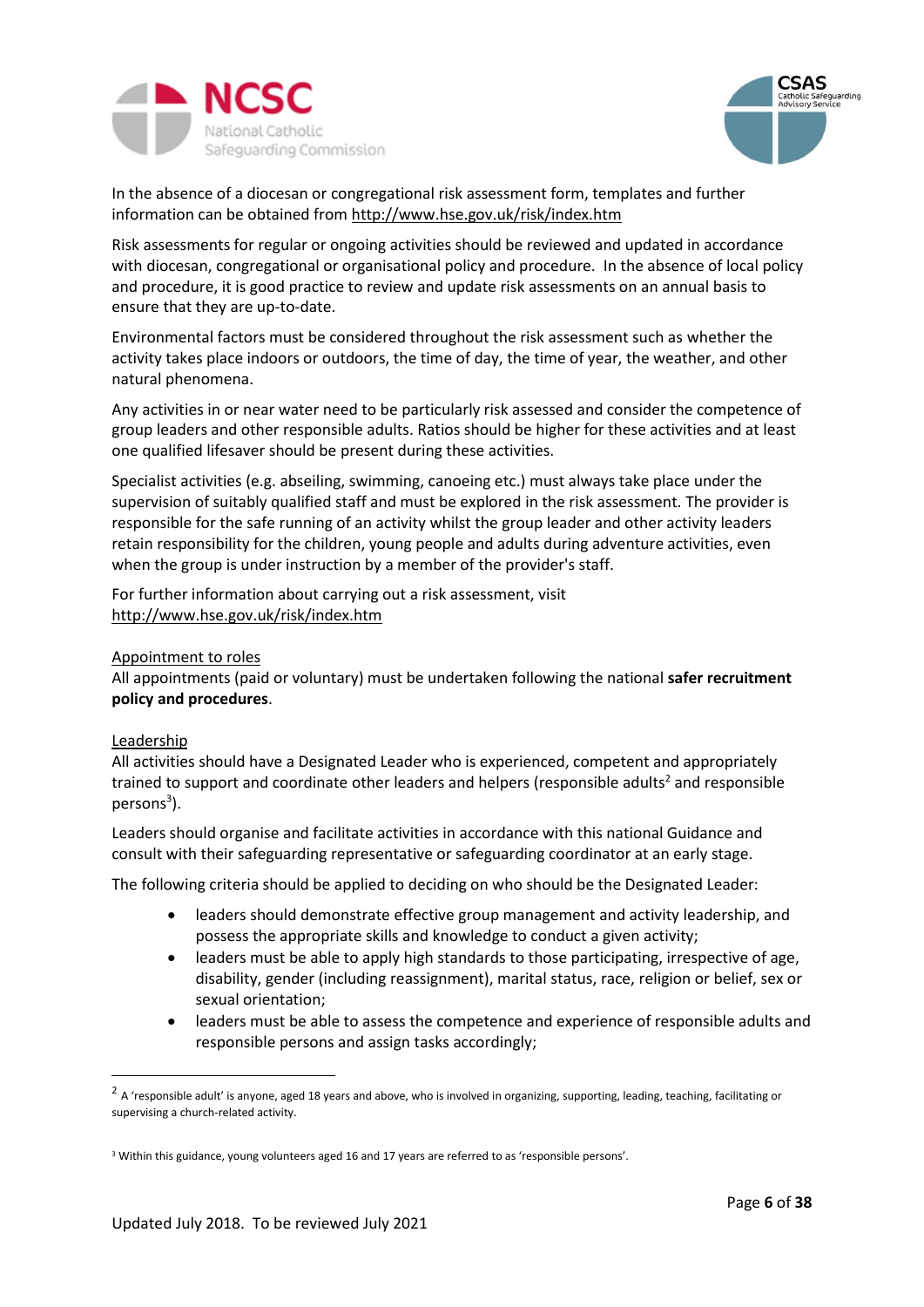



- leaders must be able to identify and address the specific needs of responsible adults and responsible persons;
- leaders must be able to put in place arrangements for supervision and monitoring of other roles e.g. responsible adults and responsible persons;
- leaders must be confident to take charge of a situation while remaining sensitive to the needs of individuals;
- leaders should understand their own limitations and know when to ask for support;
- leaders must be familiar with the national safeguarding policies and procedures in relation to managing concerns and allegations and know how to act.

Activity leaders might wish to consider appointing a responsible adult to support them with planning and running activities, undertaking risk assessments and liaising with the relevant person within the parish, diocese or religious congregation if they identify any risks or require any advice.

The activity leader will need to identify whether they or an appointed individual requires any specific training to support the role. A 'training needs' analysis can be carried out to identify who requires health and safety training, see the **National Standards for Induction, Supervision, Support, Training and Appraisal**.

### <span id="page-6-0"></span>Responsible adults and responsible persons

 $\overline{a}$ 

In addition to having an appointed leader, activities will rely on the involvement of other 'responsible adults' and 'responsible persons'.

A 'responsible adult' is anyone, aged 18 years and above, who is involved in organizing, supporting, leading, teaching, facilitating or supervising a church-related activity.

A responsible adult can be a member of clergy, religious, laity, a volunteer, an employee or a support worker.

Sometimes it is appropriate to include young volunteers aged 16+ in an activity. This should only take place following risk assessment and judgement of capability and competence for the tasks required<sup>4</sup>.

For additional advice, the care inspectorate Wales requires all staff aged under 18 years to be registered on a training programme leading to NVQ level 2 in care or a similar qualification approved by Social Care Wales. 17-year-old trainees who are supernumerary may work 1:1 if supervised by an adult care worker until aged 18 and can only be involved in personal care with the agreement of a service user. Please note therefore that training, appropriate supervision and consent from the helper and assisted pilgrim is required when risk managing young helpers in personal care situations.

<sup>&</sup>lt;sup>4</sup> Although young helpers are usually not in an employment situation there is a range of advice and a framework to support decision making about the use of young people under the age of 18 years in caring roles.

<sup>&#</sup>x27;Skills for care' advises that young people aged 16-18 can be employed in adult social care if they have completed or are undertaking an approved training programme in health and social care. The competence and confidence of the young helper to carry out all the tasks required of them, including where necessary intimate personal care must be assessed, risk managed, and overseen by an adult in a leadership or chaperone role. Appropriate support must be offered to the young helper and the consent of the person being supported, and/or their advocate should be obtained. Inexperienced helpers must not to be left in charge or to work on their own in areas of personal care.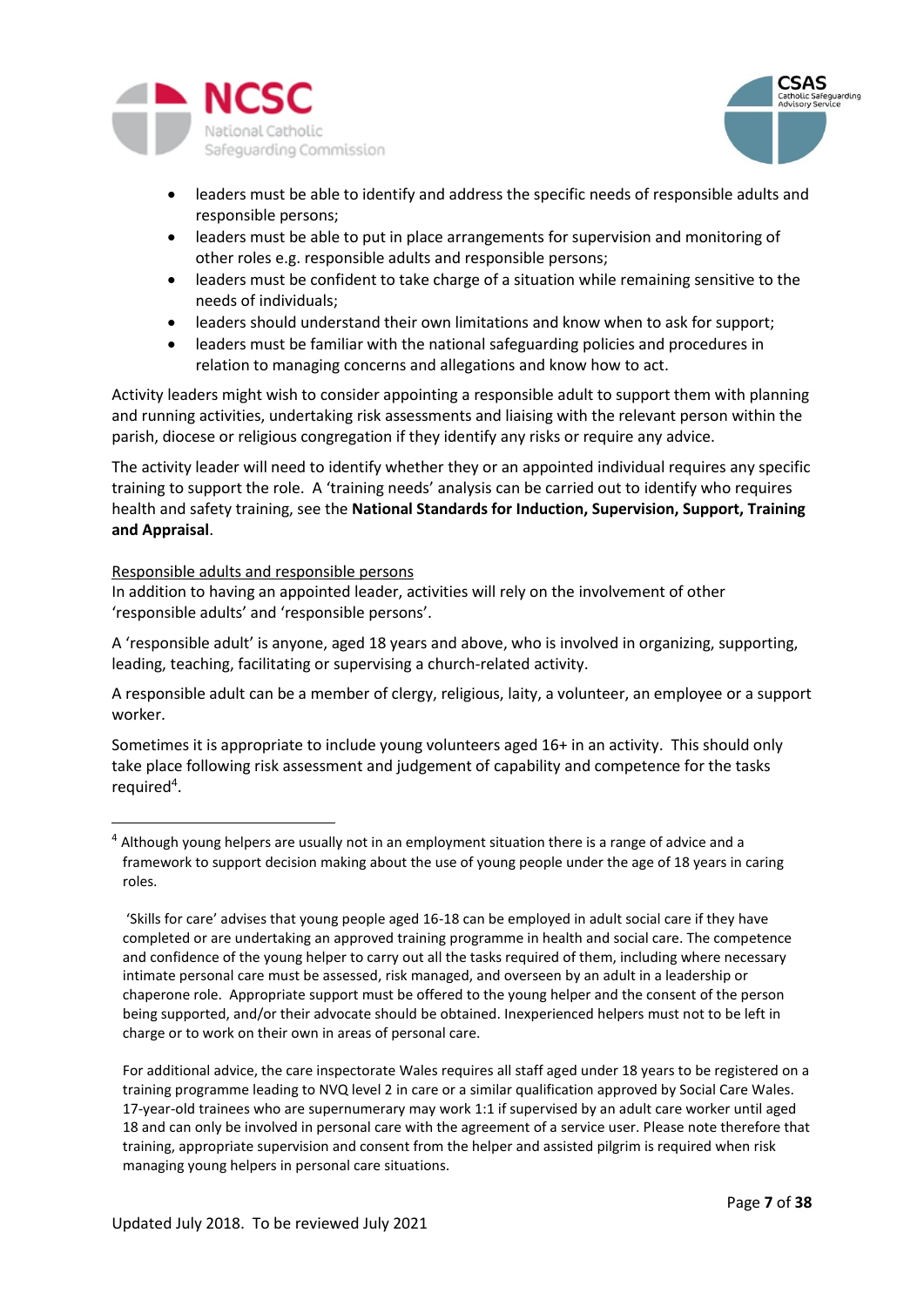



Within this guidance, young volunteers aged 16 and 17 years are referred to as 'responsible persons'.

A responsible person will usually be a young person from a school associated with the parish or from a parish group.

Contact with children, young people and adults at risk should only be within the confines of the agreed role.

All responsible adults and responsible persons who are given responsibilities or tasks must receive training that is appropriate for their role and be familiar with the National Safeguarding Procedures in respect of responding appropriately and in a timely manner to concerns and allegations.

#### <span id="page-7-0"></span>Health considerations for appointments

When appointing a person, it might be appropriate to consider the applicant's physical and mental wellbeing as part of the assessment of their capability to fulfil the role. This should be explored, if appropriate, during interview or formal discussion which form part of the safer recruitment procedures. With the consent of the individual, leaders should be made aware of any needs that might impact on the running of an activity.

#### <span id="page-7-1"></span>Supervision and adult: child ratios

Supervision should be active and continuous for the duration of the activity, including during periods outside of structured activities as well as during the activities themselves. Participants might not need to be watched always but leaders should consider the types of supervision required according to the activity.

Providing an adequate ratio of adult supervisors to children contributes to the physical and emotional safety and wellbeing of children and young people and is essential to ensuring that appropriate and safe levels of supervision are maintained. Appropriate supervision ratios also serve to support those supervising.

Factors to take into consideration when considering supervision and child: adult ratios include:

- the gender, age and ability of the group;
- additional support or medical needs;
- the duration and nature of the activities;
- the experience of adults in off-site supervision;
- the type of any accommodation;
- the competence of staff;
- the requirements of the organisation or location to be visited;
- the competence and behaviour of participants.

Any meeting with children, young people or adults at risk should take place in an area which is either visually accessible or is frequented by other people and there must always be a minimum of two

 $\overline{a}$ 

<sup>&#</sup>x27;NHS Employers' (online) state that a person aged 16 or over who has left statutory education can work in a care setting and there is no legislation or ruling that says they cannot work in clinical settings. In 2008, changes to the regulations came into play which now allow 16-18 year olds to provide personal care as long as they are suitably, trained, competent and appropriately supervised.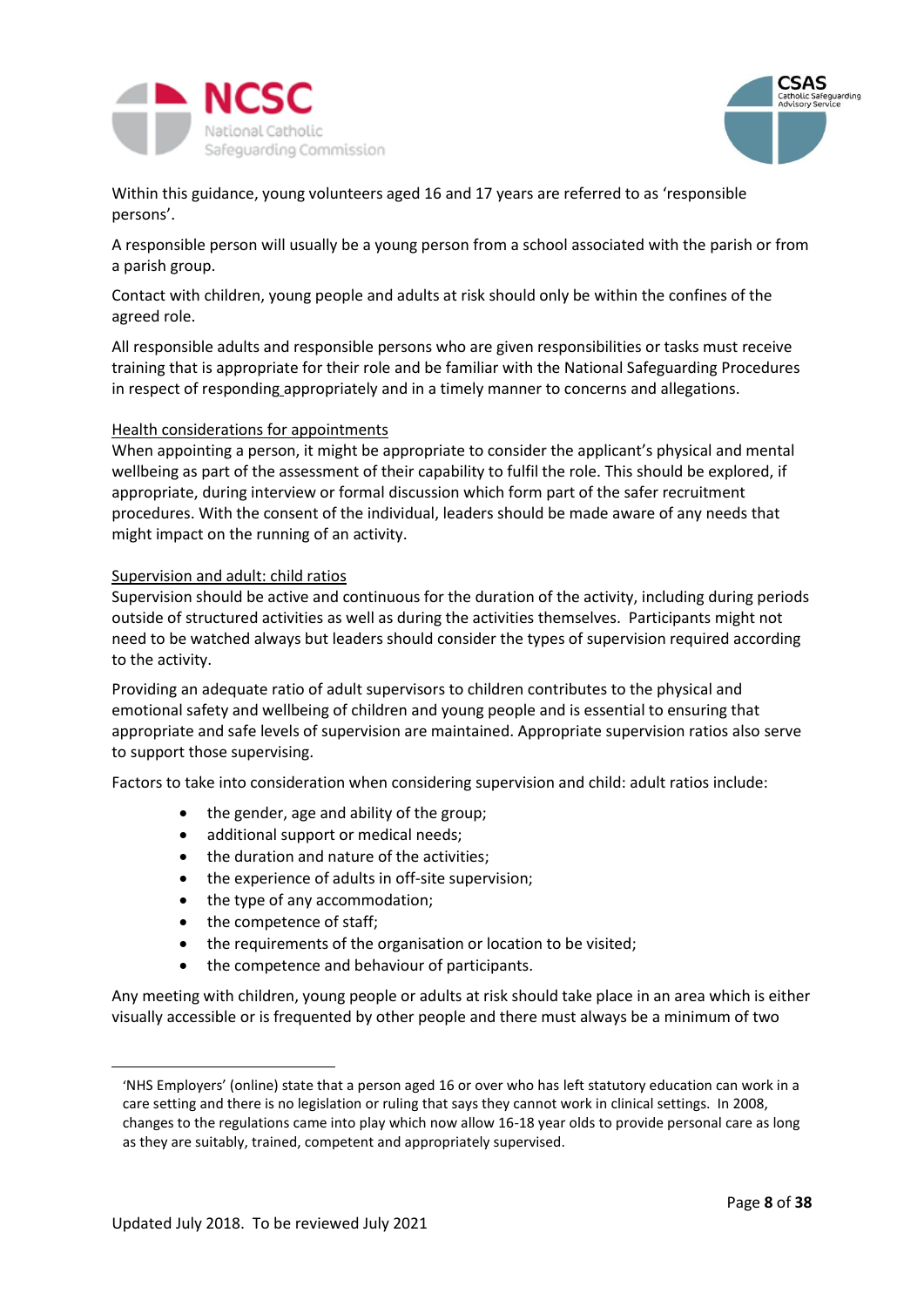



adults linked to every group for all activities. For specific guidance relating to the Sacrament of Reconciliation see 'Sacrament of Reconciliation' in the national safeguarding procedures manual.

A general guide for minimum supervision ratios provided by the Department for Education (DfE) is:

- one adult leader for every 3 children aged 0-2 years;
- one adult leader for every 4 children aged 2-3 years;
- one adult leader for every 6 children aged 4-8 years;
- one adult leader for every 8 children aged 9-12 years;
- one adult leader for every 10 children aged 13-18 years.

When children and young people are identified as having additional needs that are likely to require additional supervision, specialist care or support, this must be discussed with the child's parent or carer and the child if appropriate.

Following the discussions and risk assessment, the group leader should consider increasing the levels of supervision to meet the assessed needs.

There must always be enough leaders on duty to supervise the activity and appropriate cover available to supervise children and young people should the leaders on duty be called away in an emergency e.g. to take a child to hospital. Consideration must be given to unforeseen circumstances arising (e.g. an accident) whereby it is not always possible to maintain the presence of two adults. For this reason, care needs to be taken in the planning stage when selecting an adequate number of leaders and the venue for activity.

If a group is left with only one adult supervisor, the situation must be reported to another leader (where applicable the group leader) and be recorded to safeguard the interests of both the children and adults concerned.

Additional leaders should be assigned to assist with supervision on the first and last night and at other times as identified in the risk assessment.

Support ratios for adults should be based on the assessment of need. For example, the required level of support with mobility might necessitate a minimum ratio of one to one.

Young people under eighteen should be welcomed and encouraged to assist with activities but their involvement must be monitored so that they do not have the responsibility of a group leader or are used to meet the adult: child ratio requirements.

Depending on the overall size of the group participating, it should be considered as good practice for the main group to split into smaller sections to facilitate better group supervision. These sub groups should always remain near each other, to permit adult leaders being able to support each other while safeguarding the interests of all.

<span id="page-8-0"></span>Conduct of leaders, responsible adults and responsible persons

Children and adults should always be treated with respect and consideration. Those working in ministry with children, young people and adults at risk should always portray a positive role model by maintaining an attitude of respect, loyalty, courtesy, tact and maturity.

Under no circumstances can a child or young person be invited to the home of a leader, responsible adult or responsible person or invited to accompany them anywhere, unless the reason for doing so has been agreed in advance with parents and carers.

A **Code of Conduct** should be used as the basis for an agreement about expectations from responsible adults and responsible persons.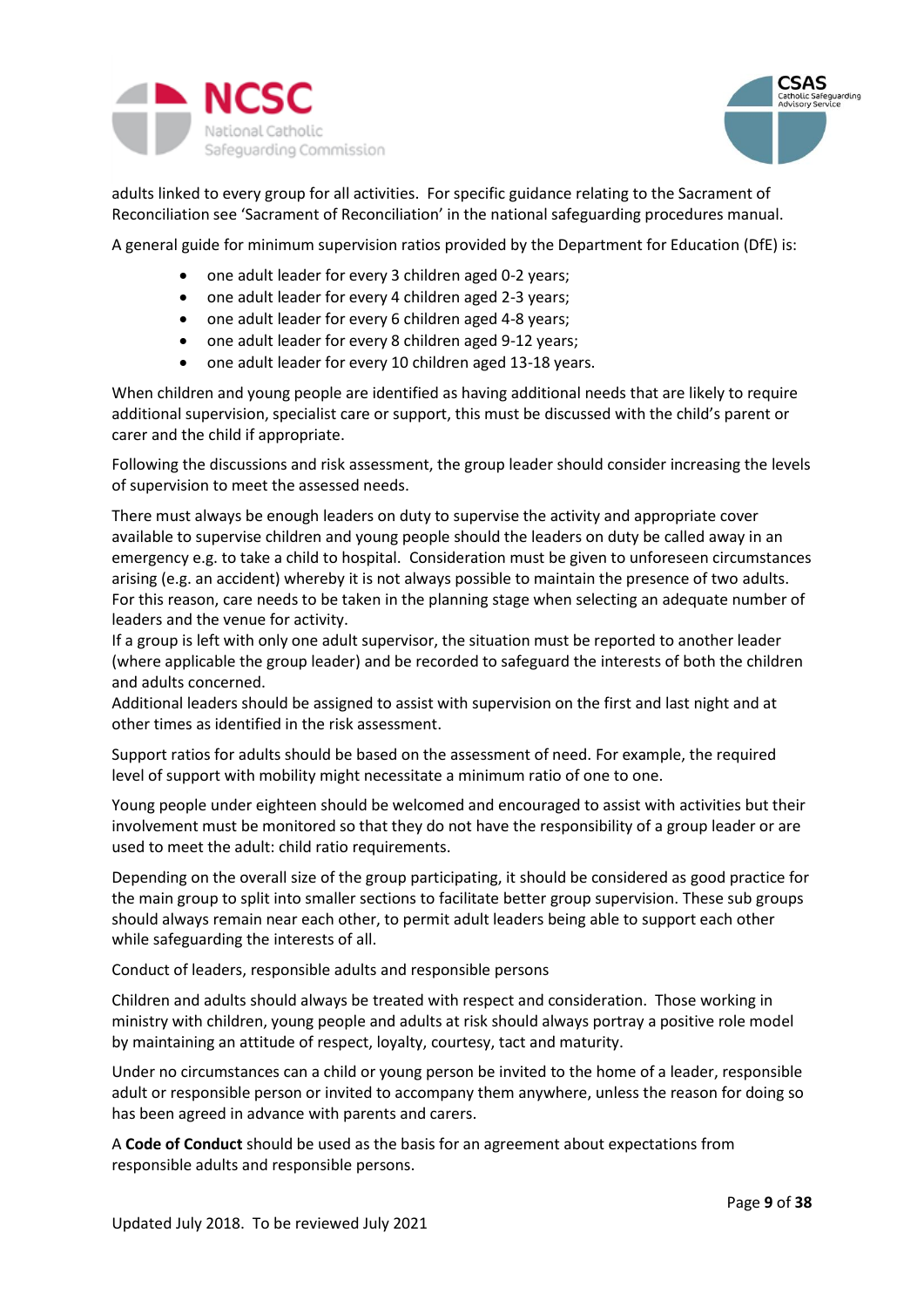



### <span id="page-9-0"></span>Dealing with bullying

A zero-tolerance approach to bullying must be taken and bullying must always be reported within the Church, whomever the alleged bully and the person being bullied, wherever the bullying is taking place.

When setting up group activities, consideration should be given to producing a statement to say that bullying will not be tolerated, should be reported and that action will be taken. The following statement can be adapted for local use:

*"We are committed to providing a caring, friendly and safe environment for all our children and young people so that they can develop in a caring and secure environment. Bullying of any kind is unacceptable in this group/event. If bullying does occur, children, young people or adults should feel confident to tell the group leader or somebody else within the group and can expect action to be taken to prevent the bullying continuing".* 

### <span id="page-9-1"></span>Responding to bullying

- intervene immediately to stop the bullying taking place;
- report bullying to staff, event or activity leaders or organisers as appropriate and where appropriate notify the safeguarding representative;
- make a record of the behaviours and actions taken;
- determine who will investigate the bullying and act (this might include referring to the Police for investigation if a crime is thought to have been committed);
- consider the need to involve the parents and carers or person(s) responsible for those accused of bullying;
- attempt to help the instigators of bullying to understand the impact of their behaviour and effect change.

### <span id="page-9-2"></span>Managing behaviour and conflict

Children, young people and adults need to feel safe and be prevented from harming themselves or others, or getting into situations where this might happen. In any activity, situations may arise where it will be necessary to manage behaviours that are unacceptable and/or potentially emotionally, materially or physically harmful.

Creating an environment where people feel safe and cared for and establishing clear expectations and boundaries are key steps in the organization and running of Church activities.

Good planning and adequate support for any activities within church life can help to prevent behaviours that lead to conflict. Planning may include:

- setting and maintaining safe, consistent and understandable boundaries or overt agreement to abiding by a Code of Conduct;
- considering individual circumstances in managing behaviour and conflict (not all responses will be appropriate for all individuals);
- avoidance of triggers for disruptive behaviours;
- building in methods and opportunities for rewarding and praising good behaviour;
- agreeing preferred management of disruptive behaviour (e.g. reactive strategies to deescalate a conflict);
- agreeing in advance the purpose and types of sanctions that will be enforced if necessary (e.g. short, specific to the incident, giving the message that it is the behaviour and not the person that is not welcome;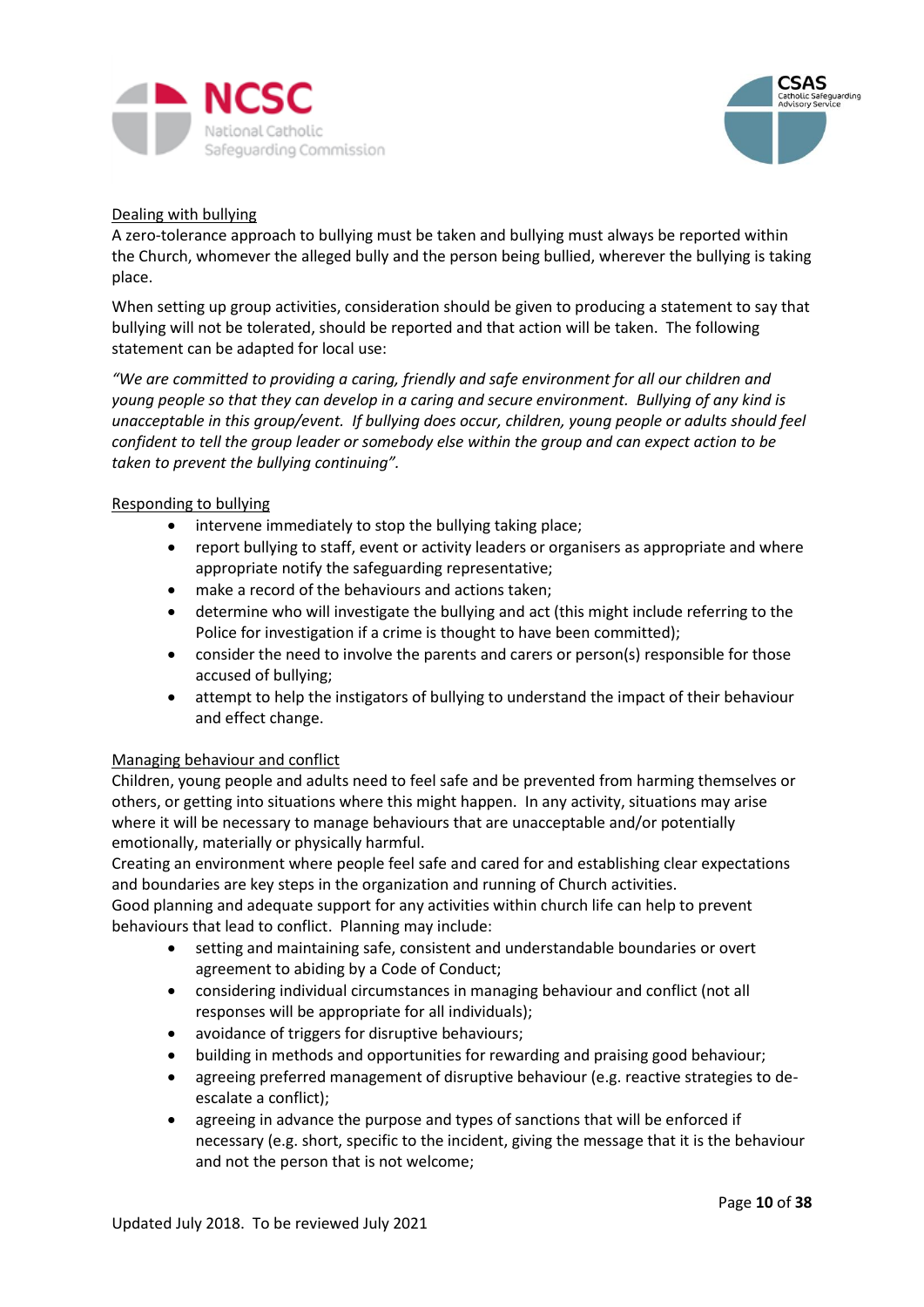



- using the process to help the person understand how they should be behaving and the potential consequences of their actions;
- ensuring participants are aware of understand how conflict will be managed;
- provision of specific training in conflict management;
- identification of additional support that can be summoned if appropriate.

The management of behaviour that is challenging requires honesty, humanity and respect for the rights of the individual for privacy and dignity.

It is always best to prevent escalation of behaviour that is challenging and to prevent conflict from arising.

Key techniques to de-escalate behaviour and conflict:

- remain calm and keep a low voice;
- let the person know that you are listening to them;
- physically de-escalate tensions e.g., demonstrate positive body language, giving individuals the space they need and not taking a physically threatening stance;
- verbally acknowledge the behaviour;
- empathise with the feelings behind the behaviour;
- verbally state the boundary e.g., what needs to happen such as stopping the behaviour and what will happen if the individual doesn't comply of their own accord;
- use the 'broken record' in which an instruction is repeated until the individual complies;
- use a distraction, such as a loud whistle, to interrupt the behaviour (such as a fight) long enough for other methods of verbal control to be effective;
- withdraw attention (audience) e.g. if an action such as damage to property is threatened;
- soothe and reassure the person.

If any individual requires medical attention, this must be sought without delay and with parental involvement in the case of children under 18 years of age.

#### <span id="page-10-0"></span>Inappropriate Interventions

- it is never acceptable to name-call or label individuals;
- it is never acceptable and an offence to use physical reprimand or punishment of any kind;
- physical restraint should be avoided and Police support should be sought at the earliest possible opportunity, where warranted.

#### Recording of incidents

Always keep a record of any need to intervene due to behaviour and conflict and the intervention used.

- if the incident involves a child or young person under 18 years old, their parents must be informed;
- if other children are affected by the incident, their parents must also be informed but the identity of the child causing the incident must not be shared;
- inform the Group Leader or responsible adult immediately;
- inform the Safeguarding Representative if appropriate;
- inform the Safeguarding Coordinator if physical restraint is used;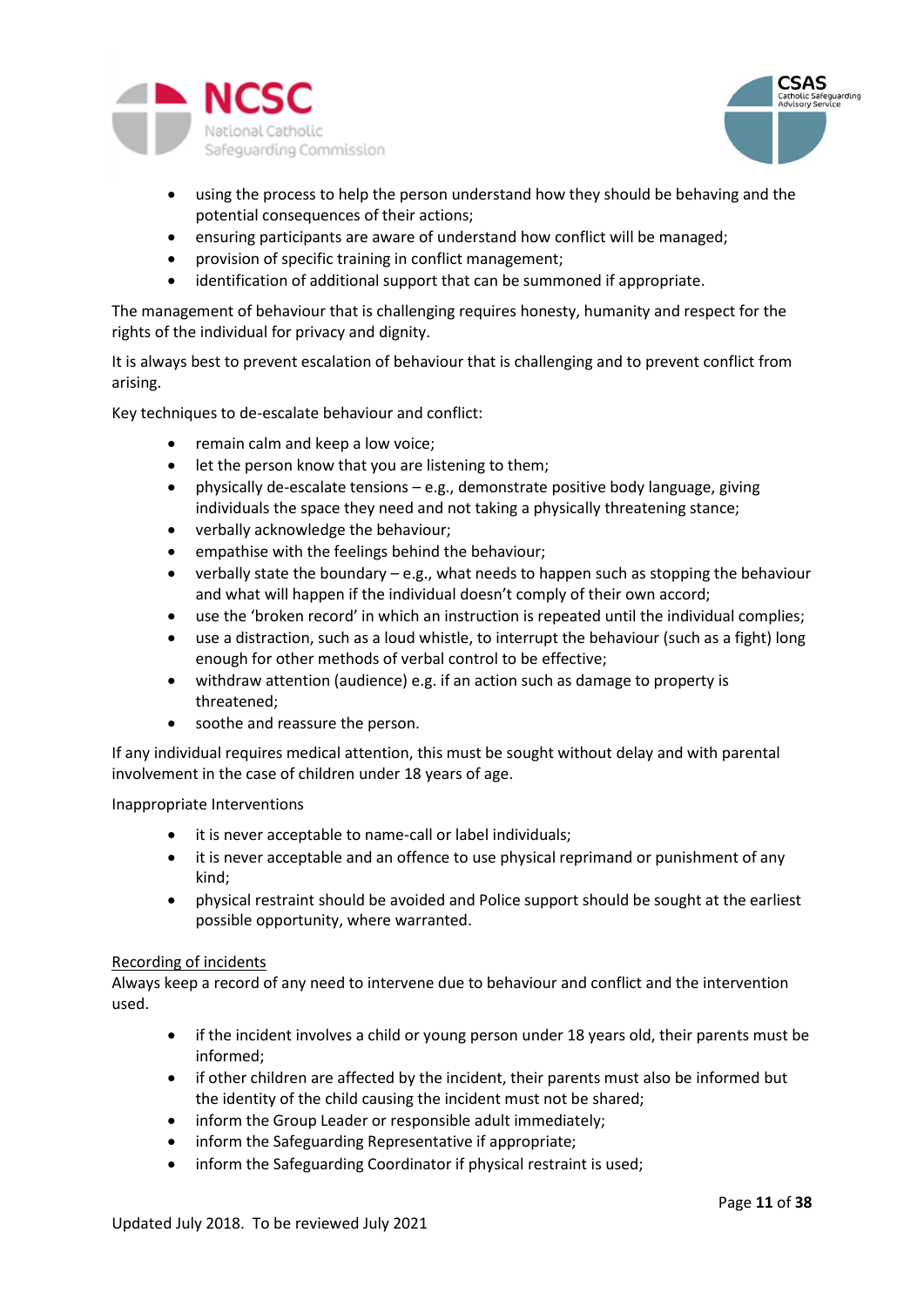



• inform the Safeguarding Coordinator when the incident raises any ongoing concerns.

#### <span id="page-11-0"></span>Missing children or young people

If there is a concern that a child or young person may be missing, the event leader must take prompt action and avoid panic.

The event leader should arrange an initial search to establish if the child is in the vicinity. This should only be conducted if it is safe to do so and will be dependent upon the circumstances. The event leader will need to be mindful of the circumstances - the time of year, location, weather conditions, time of day (dusk etc.), age and vulnerability of the child.

If an initial search is not the appropriate action or the concern remains, the event leader must:

- ensure the wellbeing of the remaining children; making sure that all are accounted for and adequately supervised;
- contact the Police without delay.

The responsibility for conducting enquiries and a proper search rests with the Police; they have the experience, knowledge and resources. Their involvement should be considered at the earliest opportunity as the first hour can be vitally important and a rapid response essential.

When the Police are contacted ensure that the parent and carer contact details are readily available as it is their responsibility to contact the parent or carer. Be prepared to assist with information that will help with the enquiries such as:

- the name, age and description of the child;
- when and where the child was last seen and by whom;
- any known reason for their absence;
- whether the absence is out of character;
- any known places to be searched and people to be contacted;
- any known medical conditions or medication required.

Further assistance should only be offered to the Police after the remaining children's welfare has been secured.

#### <span id="page-11-1"></span>Managing medication

The administration of medication to children or adults must be undertaken in accordance with diocesan or congregational policy and procedure.

Areas to consider include:

- keeping a medication log;
- written consent from parents/carers/person the medication is for;
- competence and training of those administering medication.

Although adults with full mental capacity are likely to be self-administering their own medicines, during the registration process for events/trips, participants should be asked to disclose relevant information about health needs that the group leader or other roles might need to be aware of for supporting the wellbeing of the person concerned and/or the protection and safety of others.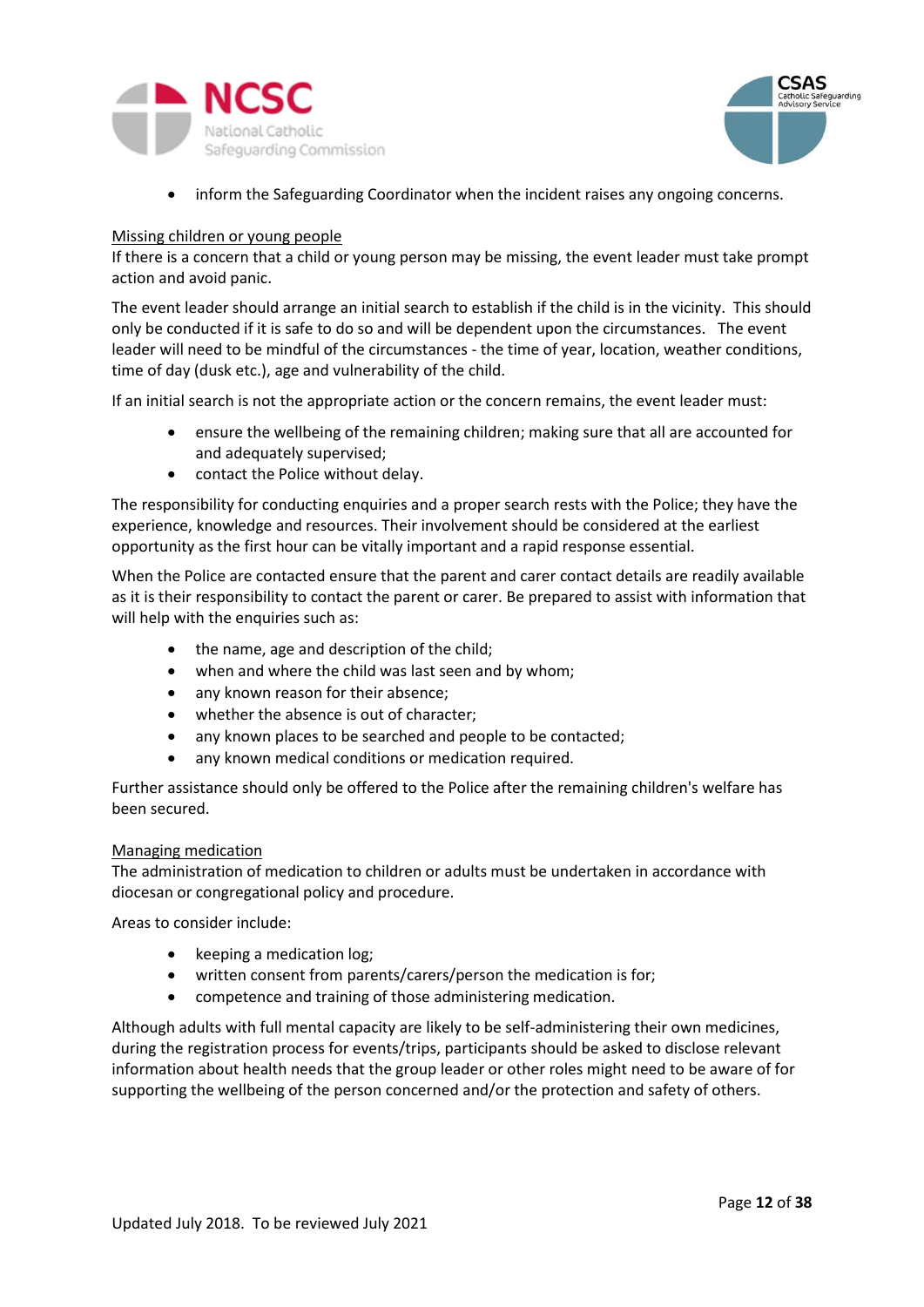



#### <span id="page-12-0"></span>Managing drug related incidents

Possession or use of illegal or unauthorised drugs during Church activities is unacceptable and should be dealt with firmly, promptly and fairly. Participants in activities should be informed about acceptable behaviour regarding drugs and how incidents will be managed.

In every case of an incident involving the use of illegal drugs, the Church must prioritise safety, meeting any medical emergencies with first aid and summoning medical help before addressing further issues. Activity leaders should take temporary possession of any substance suspected of being an illegal or unauthorised drug. The substance should be secured as safely as possible.

In any incident involving the use of drugs, the event leader must notify the parent or carer and explain how the incident was managed. An incident report form (see forms library) must be completed.

Dependent upon the nature of the incident a range of options are available to the activity leader. These include:

- re-emphasis on behavioural guidelines;
- awareness raising and education about drugs;
- closer supervision;
- referral to an external agency (in liaison with parent or carer);
- removal from part of the event, activity or trip;
- permanent removal from the event, activity or trip.

Responses should always aim to provide children and young people to learn from mistakes and to develop as individuals.

#### <span id="page-12-1"></span>First Aid

Before planning any activity, the event leader must determine whether a qualified first aider is required. If a qualified first aider is not required, the leader must designate an 'appointed person'.

The 'appointed person' will be responsible for issues relating to the health and wellbeing of all those participating and leading the event, and can be placed in charge of looking after the first-aid equipment and facilities and calling the emergency services when required. The 'appointed person' is also responsible for ensuring that the emergency contact numbers in the event of an incident are displayed around the venue.

To fulfil their role, appointed persons do not need first-aid training and should only attempt first aid for which they have received training.

Depending on the nature of the activity, for example, higher risk activities such as overnight stays or sporting activities, a trained first aider may be appointed who possesses a current certificate of competence to oversee medical issues.

Prior to the event, the first aid leader or appointed person must ensure that the First Aid Kit is maintained and accessible to leaders at all times (see **[First-aid Box, Health and Safety Executive](http://www.hse.gov.uk/firstaid/faqs.htm#first-aid-box)  [website](http://www.hse.gov.uk/firstaid/faqs.htm#first-aid-box)** and that the accident books is accessible and maintained.

For more information about first aid responsibilities visit [www.HSE.Gov.uk](http://www.hse.gov.uk/)

#### <span id="page-12-2"></span>Minor Incidents - accident and illness

To respond to accident or illness the leader responsible for overseeing medical issues must ensure that: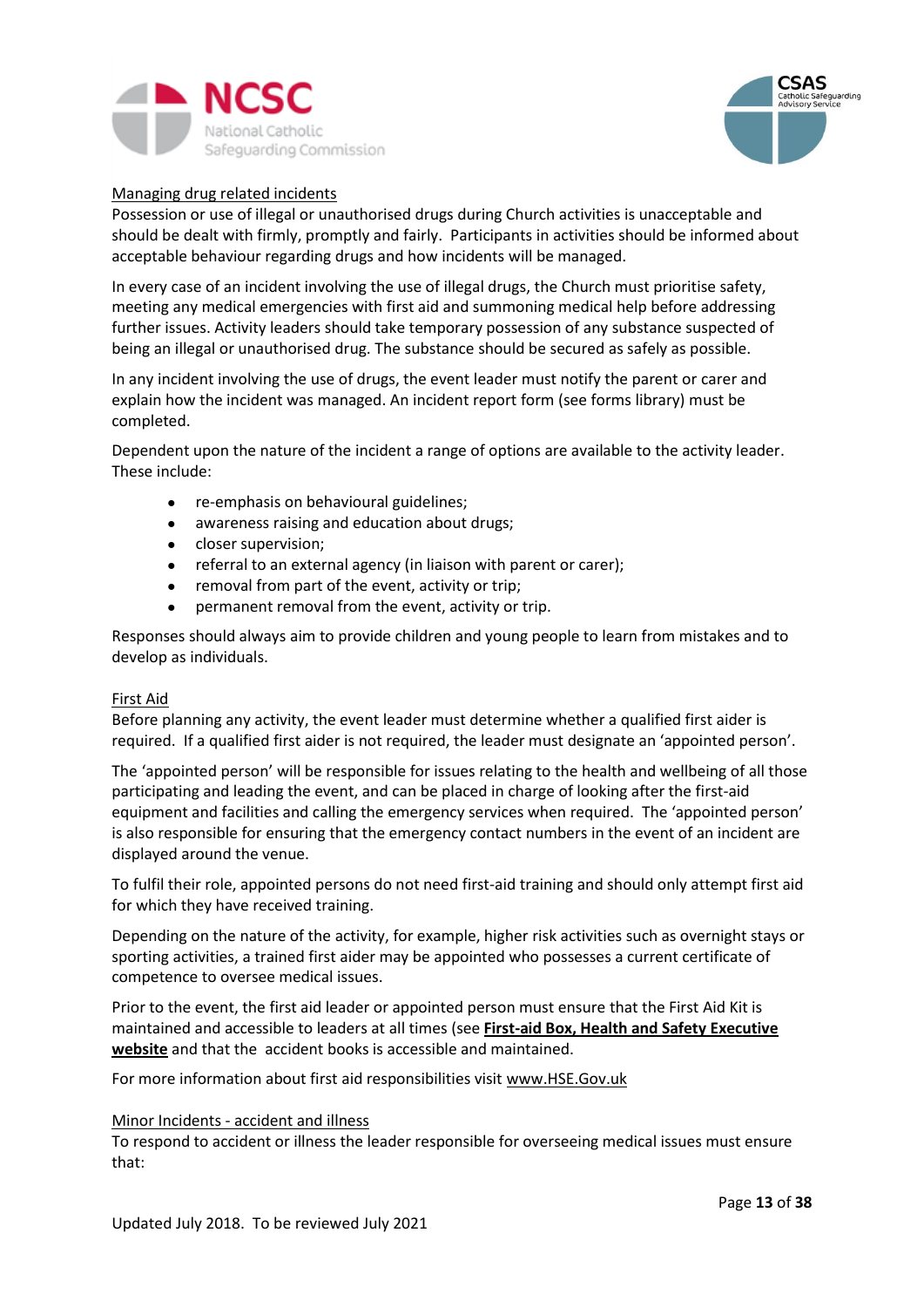



- there is prompt assessment of the illness or injury and appropriate action is taken (First Aid should be given, by qualified personnel if available);
- relevant staff at the event venue are informed as soon as possible;
- the relevant medical form(s) are be taken with the child or young person to the GP or hospital;
- parents and carers are contacted as soon as possible following the incident unless the circumstances require the intervention of the Police, in which case diocesan or congregational procedures for dealing with major incidents must be followed;
- any Health and Safety issues are recorded and reported to the person responsible for Health and Safety within the diocese or religious congregation so that remedial action can be taken as appropriate.

In the absence of a local form, an incident report form can be found in the Forms Library and a copy of this must be forwarded to the person responsible for health and safety within the diocese or religious congregation.

### <span id="page-13-0"></span>Dealing with major incidents

The diocesan or religious congregation procedure for dealing with major incidents should be understood by leaders and communicated to responsible adults and responsible persons.

# <span id="page-13-1"></span>Dealing with concerns and allegations

Every report must be taken seriously, even if it seems unlikely. No individual should be considered above suspicion. Leaders must respond to any safeguarding situation in line with National Safeguarding Policies and procedures.

All children young people and adults should be encouraged to talk to parents, carers or leaders if there is anything worrying them and children, young people and adults should be reassured that whatever is said will be listened to and taken seriously.

Leaders are responsible for ensuring that there is sufficient information available for children, young people and adults, encouraging them to share any concerns they may have. Such information may contain the contact details of safeguarding roles within the parish, diocese or of independent contacts such as Child Line or the NSPCC etc. It is important that this information is age appropriate and specific to their language, culture and learning needs.

All adults working with children, young people and adults should know the name of an individual or organisation with which they could refer a child, young person or adult to discuss their concerns.

For further information, see the national procedures on the CSAS website:

- Quick Guide responding to allegations;
- Children management of allegations and concerns;
- Adults management of allegations and concerns.

### <span id="page-13-2"></span>Comments and complaints

Those working with children, young people and adults must promote a culture where everyone is encouraged to talk about concerns and experiences.

Groups and organisations should have in place procedures for dealing with complaints from children, young people and adults who are involved in church activities.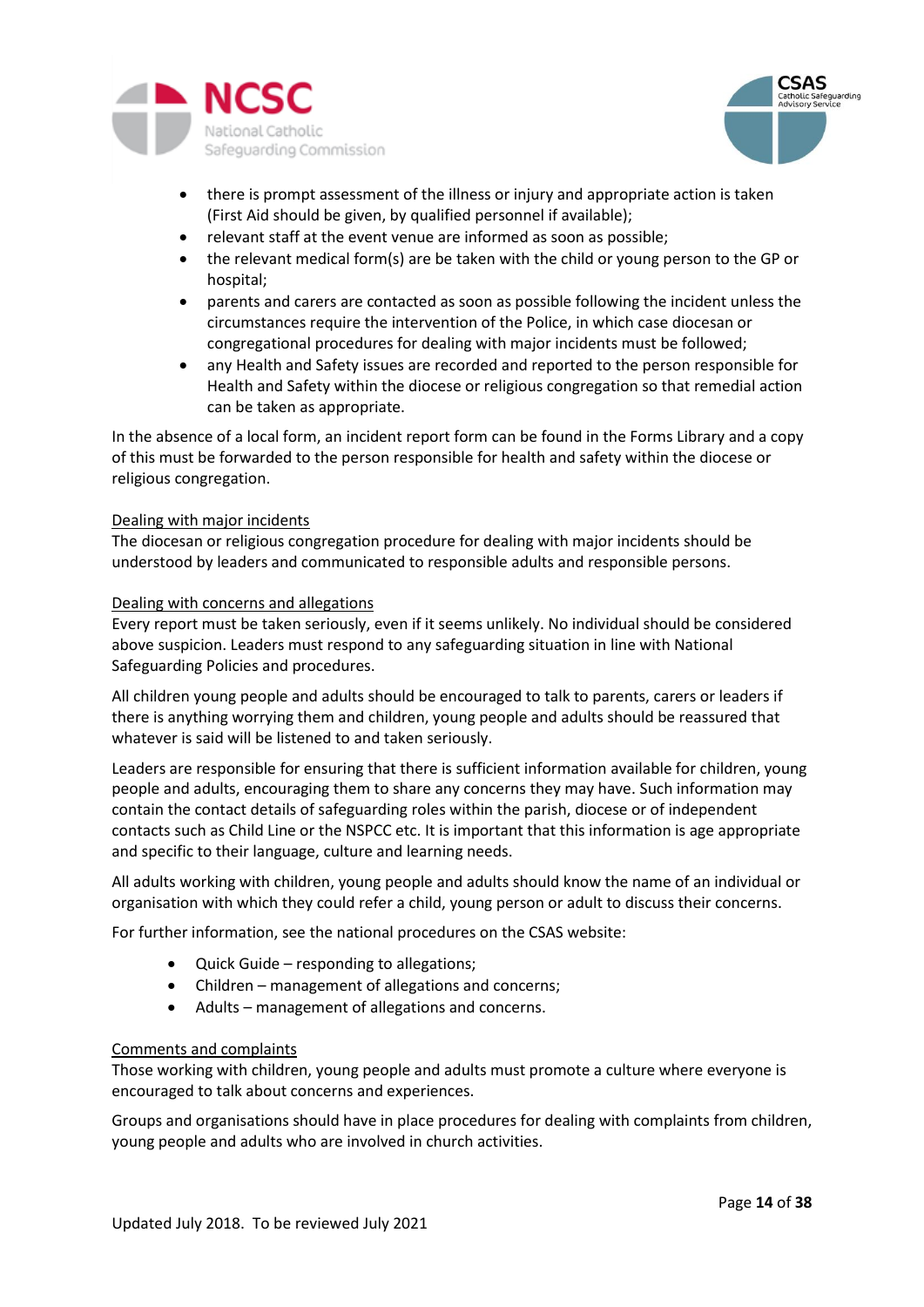



# <span id="page-14-0"></span>**4 Creating Safer Places for activities**

Church premises are likely to be used for a range of activities including preparation for the sacraments, children's liturgy, youth groups, prayer meetings, fundraising events, the sacrament of reconciliation and all services. It is expected that church premises should be welcoming places where those who use them feel safe, respected and loved.

#### <span id="page-14-1"></span>Church premises

Responsibility for health and safety in church buildings is held by the Bishops, Religious Leaders and Trustees who are responsible for ensuring that premises and equipment are regularly inspected to assess their condition and suitability, and necessary maintenance carried out. Diocesan or congregational health and safety procedures should always be followed.

More information about health and safety can be obtained from [www.hse.gov.uk](http://www.hse.gov.uk/)

#### <span id="page-14-2"></span>Registration at on-site activities

A register of those present at each activity should be taken and kept in accordance with diocesan or congregational record retention policies. Open access activities such as a Christmas Fair will not require a register.

The register for each activity should include:

- the date of the activity;
- details of the activity;
- adults present;
- children and young people present.

#### <span id="page-14-3"></span>Visitors to church premises

For the purposes of safeguarding, visitors to church premises include but are not limited to the following:

- clergy and religious;
- parish/congregation staff (e.g. housekeeper, administrative, pastoral workers);
- lodgers and tenants;
- house-minders (when the Priest is away);
- volunteers;
- casual workers (e.g. cleaners, gardeners, maintenance);
- all groups that use church premises whether associated with the Church or not;
- professionals attending meetings;
- members of the public attending activities.

All visitors should be expected to comply with church safeguarding policies and the Code of Conduct for contact with children, young people and adults.

#### <span id="page-14-4"></span>Visitors to the Presbytery or private residences which are used for public functions

The Presbytery has a dual function. It is a private residence and it is used for public functions (e.g. meetings, interviews and pastoral work). Other private residences used by the church might also be used for public functions. These functions should be kept separate.

An up to date key register should be maintained detailing who has keys to the premises.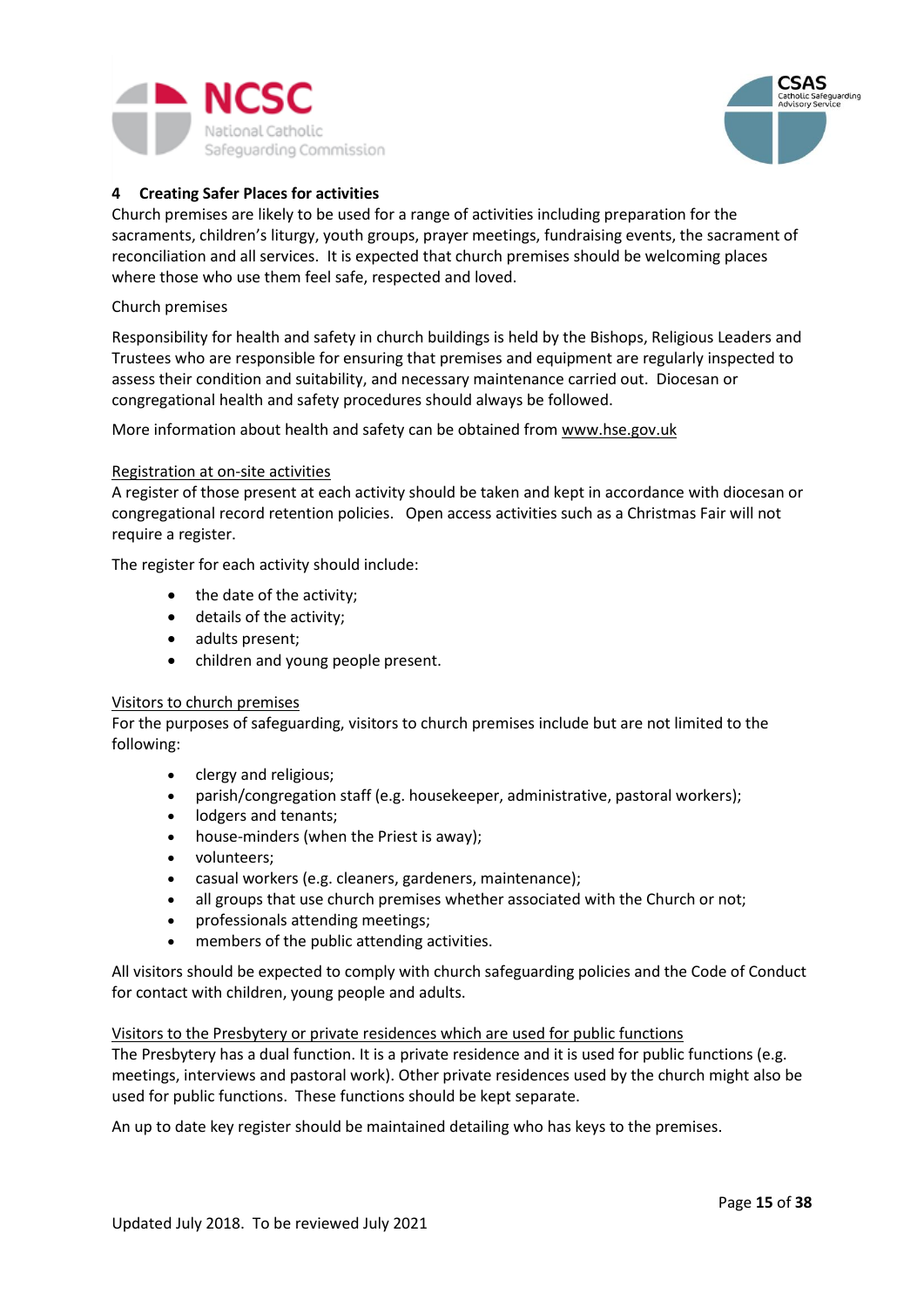



All those who work within the presbytery or a private residence should have clear job descriptions and be recruited in accordance diocesan/congregational recruitment procedures or for volunteers, the national safer recruitment procedures.

Diocesan or congregational policy on visitors to presbyteries/private residences must always be followed. Casual visitors should not be invited to stay at the presbytery/private residence. For lodgers, tenants, house minders and visitors staying for more than a short occasional visit e.g. a few days:

- suitable references should be obtained (in the case of a cleric or religious this should be a celebret or testimonial of suitability);
- a written agreement should be drawn up as to the expectations of their conduct which must be in accordance with the national or locally agreed codes of conduct;
- agreement must be given to adhere to the national safeguarding policies and procedures;
- the safeguarding office should be consulted as to whether a DBS check is required.

Please note these stipulations do not need to be applied to occasional visits from family and friends.

Visitors should not be permitted to invite other persons to stay and no minors should be permitted to stay at a presbytery/private residence without a parent or guardian.

<span id="page-15-0"></span>Visitors attending church related meetings or activities

Visitors to church premises should sign in and out and be escorted during the visit where there is potential for contact with children, young people or adults at risk.

# <span id="page-15-1"></span>Visiting entertainers

In addition to any diocesan or congregational requirements in relation to visitors using church premises, when any adult (e.g. children's entertainer) has contact with children, young people and adults during an event organised by the church, the person responsible for organising the event must:

- ensure that the visitor does not have unsupervised contact with children, young people or adults at risk;
- provide the visitor with the Code of Conduct and explain that they are expected to comply with it.

# <span id="page-15-2"></span>**5 Off-site activities**

Off-site activities include retreats and pilgrimages. More detailed guidance for pilgrimages is available in the resources section on the CSAS website.

It is expected that Safeguarding Commissions, Safeguarding Coordinators and Safeguarding Representatives will always work to their local diocesan, congregational or organisational health and safety policies and procedures and use guidance in this section to support the organisation of Church activities where local policies and procedures are not available. For more health and safety information visit [www.hse.gov.uk](http://www.hse.gov.uk/)

# <span id="page-15-3"></span>Planning off-site activities

Organisation of off-site activities such as outings and residential stays can be shared amongst a small group of people, however the group leader should have overall responsibility for the planning, supervision and conduct of the event. After due discussion and consultation with other team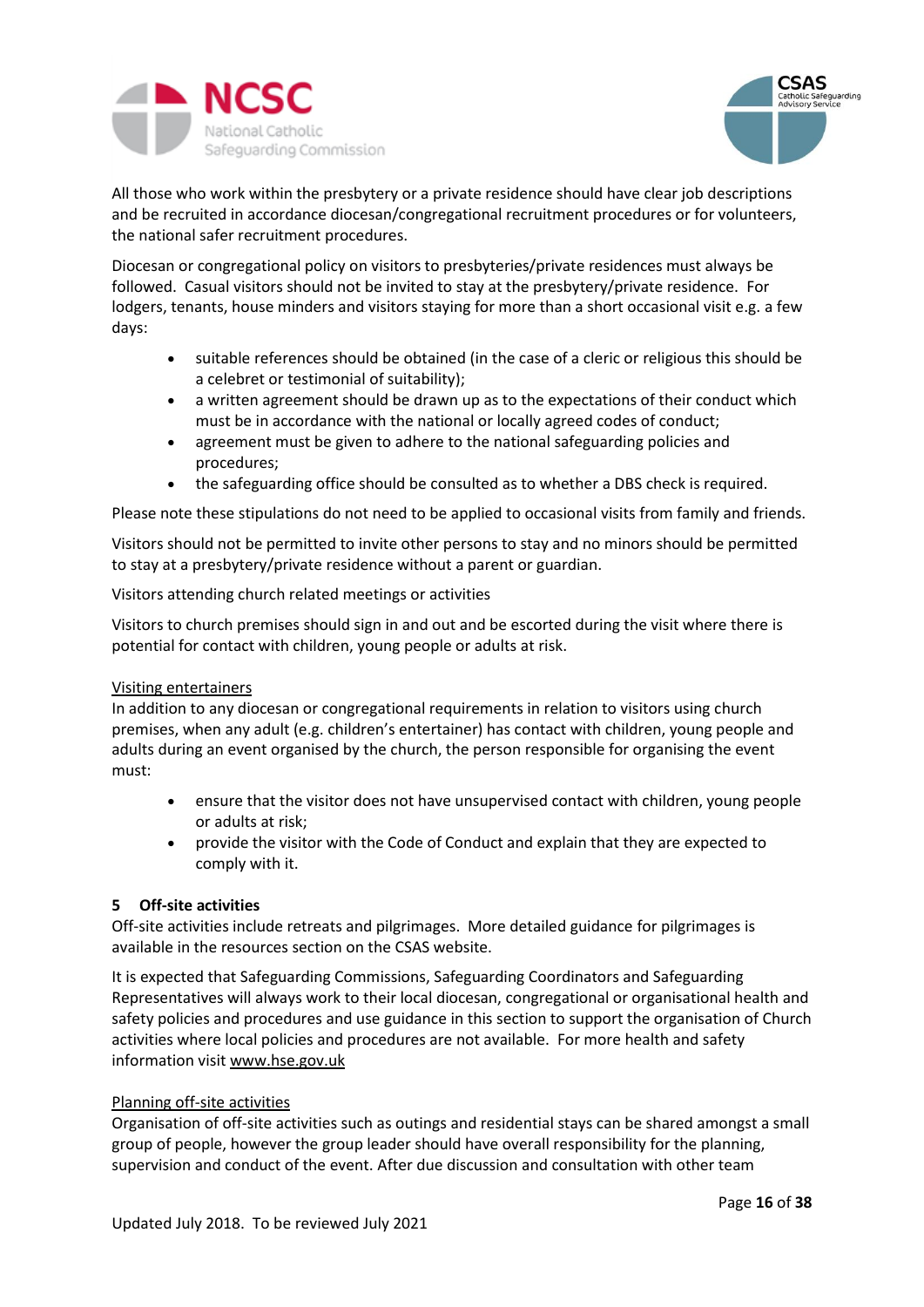



members, the group leader is responsible for ensuring that all reasonable preparation has been made for the event.

#### <span id="page-16-0"></span>Approval for the activity

Ensure approval for the activity has been obtained from the Parish Priest or his representative (see Form CASE1 in the Forms Library).

#### <span id="page-16-1"></span>Appointment to roles, training and support

- ensure that all roles have been appointed to in accordance with the Safer Recruitment Policies;
- identify the named person who has overall responsibility for the activity and ensure all participants are aware of who is in charge;
- appoint an event co-leader of the opposite sex for non-single sex outings;
- ensure that at least one leader is trained in first aid;
- ensure leaders and helpers in eligible roles have been DBS checked and are sufficiently trained and briefed for the activity;
- ensure regular and ongoing discussion and consultation takes place with other leaders and helpers.

#### <span id="page-16-2"></span>Supervision and adult: child ratios

- ensure that there is an appropriate ratio of adults to children. **See supervision** and **adult: child ratios in this guidance;**
- ensure that there is an appropriate gender balance of leaders to group members;
- draw up rotas to ensure that sufficient leaders and helpers are available so that participants are adequately supervised.

#### Insurance, venue suitability, instructor suitability

- ensure that suitable insurance cover for the outing and activities (including high risk activities such as rock climbing or canoeing) are in place prior to leaving;
- ensure that any instructors or workshop leaders within the group or at the event venue are suitably qualified for specialised activities;
- check with the venue to ensure that their policies and procedures can be adhered to (for example, the capacity at the venue is compatible with the numbers attending);
- for visits involving an overnight stay, ensure that the residential venue has a current building and fire certificate;
- ensure that the residential venue can meet the needs of all group members. **(See Accessibility)**

### Accommodation

- accommodation must be gender specific;
- careful consideration should be given to individual needs when allocating;
- all participants, parents and carers should be informed about sleeping arrangements prior to the trip;
- the adults supervising the children, young people and adults must reflect the gender of the group;
- night time supervision must always involve at least two responsible adults and no adult should be alone with a child or young person;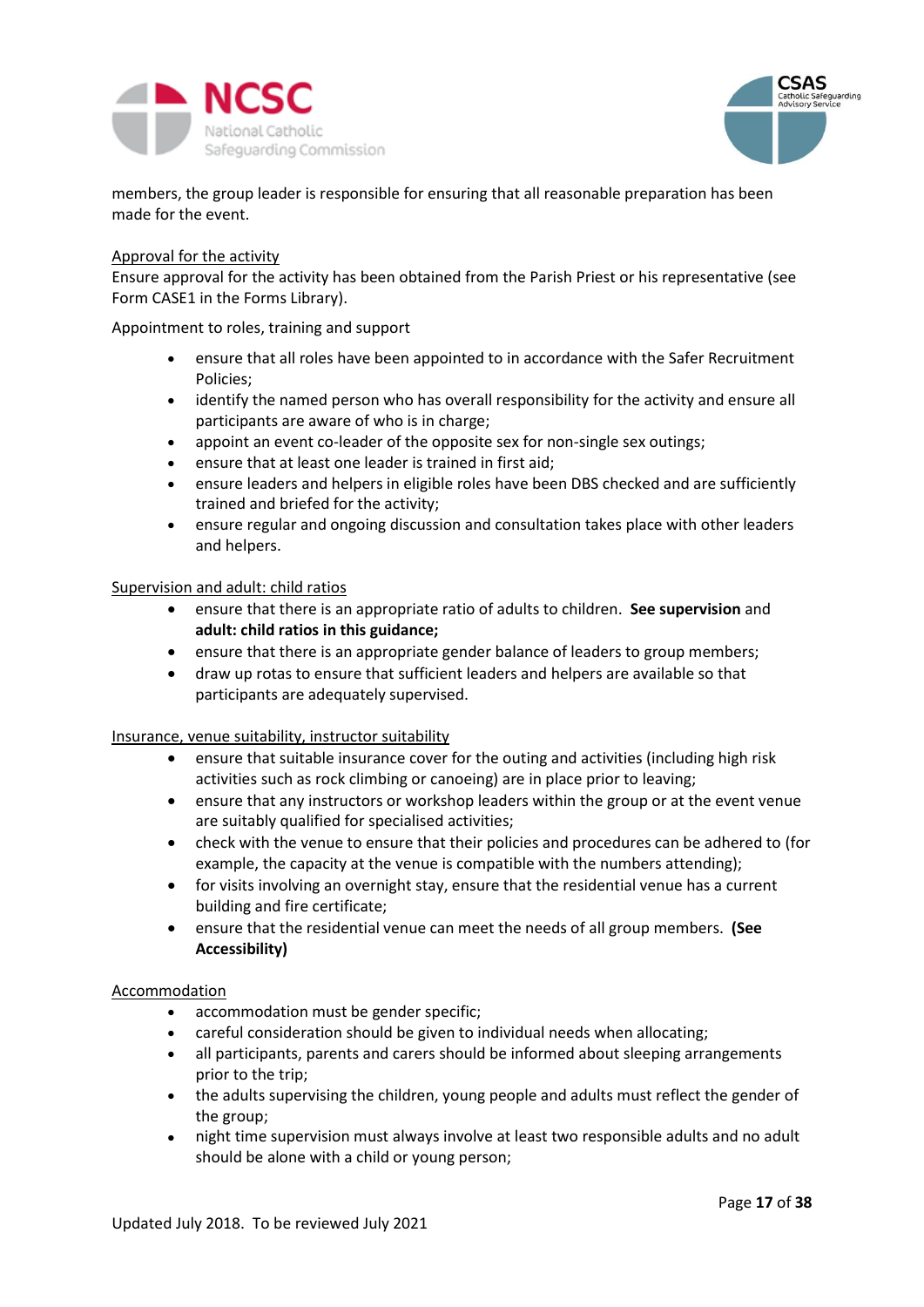



- it is generally not appropriate for one leader to share a bedroom with children or young people;
- in the case of a child with a profound disability or a specific medical condition, whose parents think that it is necessary for a leader to share with the child in a twin room, specific permission for this arrangement must be given by the parents and a risk assessment carried out. In addition, the matter should be referred to the activity leader and the Safeguarding Representative. In cases of any doubt the Safeguarding Representative should refer the matter to the Safeguarding Office for advice;
- children and young people may be allocated bedrooms together. This includes year 13 pupils who have passed their 18th birthday;
- children within a similar age range should be grouped together, bearing in mind that a 2 year gap in young people can represent a significant power differential. An estimated 30% of child abuse is perpetrated by others under the age of 18 and this should be taken into consideration when groups of young people are sharing bedrooms without adult supervision;
- additional leaders should be assigned to assist with supervision on the first and last night and at other times as identified in the risk assessment;
- there must always be enough leaders on duty to supervise the activity and appropriate cover available to supervise the children, young people and adults should the leaders on duty be called away in an emergency e.g. to take a child to hospital.

# Specific considerations in relation to adults at risk

Leaders should not routinely share bedrooms with adults at risk. Adults at risk can appoint a person to share a room with them if they wish to do so but the arrangements should be clarified with the individuals concerned.

If there is a need for overnight care, this must be risk assessed and the person appointed with the consent of the adult or their representative.

For individuals who require overnight care but have not got a self-appointed carer, every effort must be made to ensure that that the person needing overnight care will not have their dignity compromised by sharing a room or that the able sharer is not having their dignity/sleep disturbed by sharing.

### <span id="page-17-0"></span>Programme of activities

- ensure that a programme of activities is prepared in advance;
- do not change the planned programme, or accept enforced changes, without good reason;
- consider the insurance implications of any change and your liability as leader.

### Communication with participants, parents and carers

Ensure that information about the activity has been communicated to parents, carers and participants and that there are arrangements for liaison between the relevant parties before and during the event.

Communications must include:

- the aims and purpose of the activity;
- details of staff/volunteers accompanying the activity;
- a payment schedule and amounts;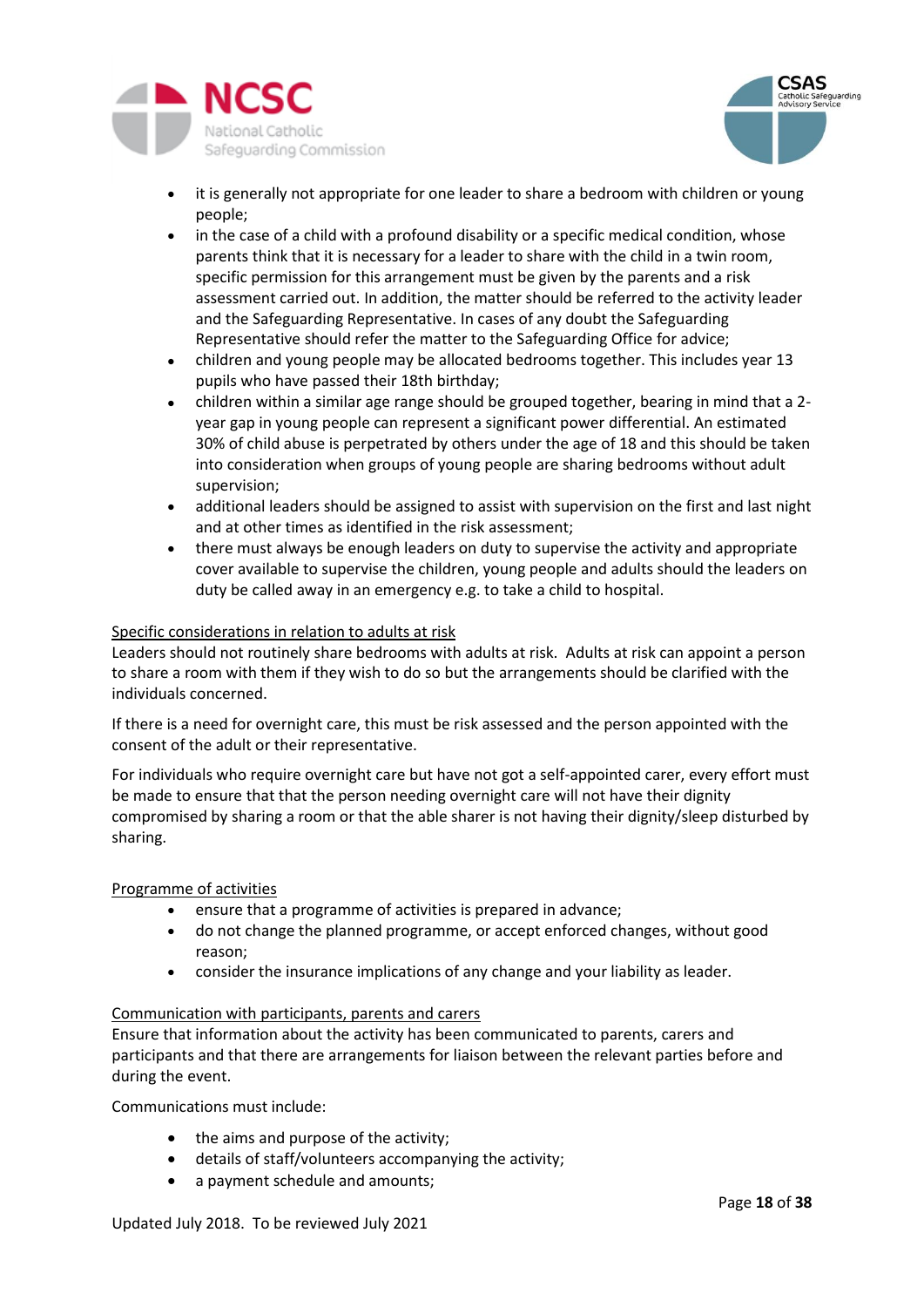



- details of what is, and what is not, covered by the cost;
- advice on appropriate clothing and spending money;
- advice on acceptable use of mobile phones/electronic devices during the activity;
- the itinerary including departure and arrival details;
- Arrangements for dropping off and collection of participants at the start, during and end of the event;
- accommodation details including address and contact telephone number;
- a clear statement concerning discipline and appropriate sanctions;
- details of travel arrangements, including any *en-route* accommodation;
- emergency contact name and number during the activity.

### Consent to participate and consent to photography and filming

- ensure written consent for participation in activities involving children and young people under 18 years, where parents are not present in a supervisory capacity, has been given by parents and carers and that the forms travel with the group**. See the Forms Library.**
- ensure the appropriate safeguards are in place if photographs are to be taken and consent forms have been signed **See Photography and Filming.**

#### <span id="page-18-0"></span>Registration and health information

- ensure there is a registration procedure for those who will be present at the event. See **Registration** and **Forms Library**;
- ensure registration forms include notification of any additional needs or requirements, including special medical and diet information and permission to take appropriate emergency measures;
- ensure parent and carer contact details are obtained in case of an emergency along with any additional contact details for participants during the event;
- leaders must ensure that they have immediate access to any medical records and parental consent form, which should be kept securely.

#### <span id="page-18-1"></span>Travel

- ensure that diocesan or congregational travel policies and procedures are understood and followed;
- ensure that suitable transport arrangements are in place. See **Transport.**
- ensure that leaders have access to a full list of all those attending the activity in case a roll call is required and that arrangements are in place, where appropriate, for leaders to complete regular head counts, particularly when getting on and off transport and leaving a venue. Always get another member of staff to double check;
- leaders must ensure that they have access to any medical records and parental consent form, which should be kept securely;
- before setting off for home from abroad ensure participants are aware of Customs and Excise regulations and any penalties for contravening regulations;
- on the way home ensure that, in the last stages of the journey, young people can contact home to give the expected time of arrival;
- on arrival at drop off location, leaders must stay with young people until they are collected; contact the parents and carers if arrival is going to be late.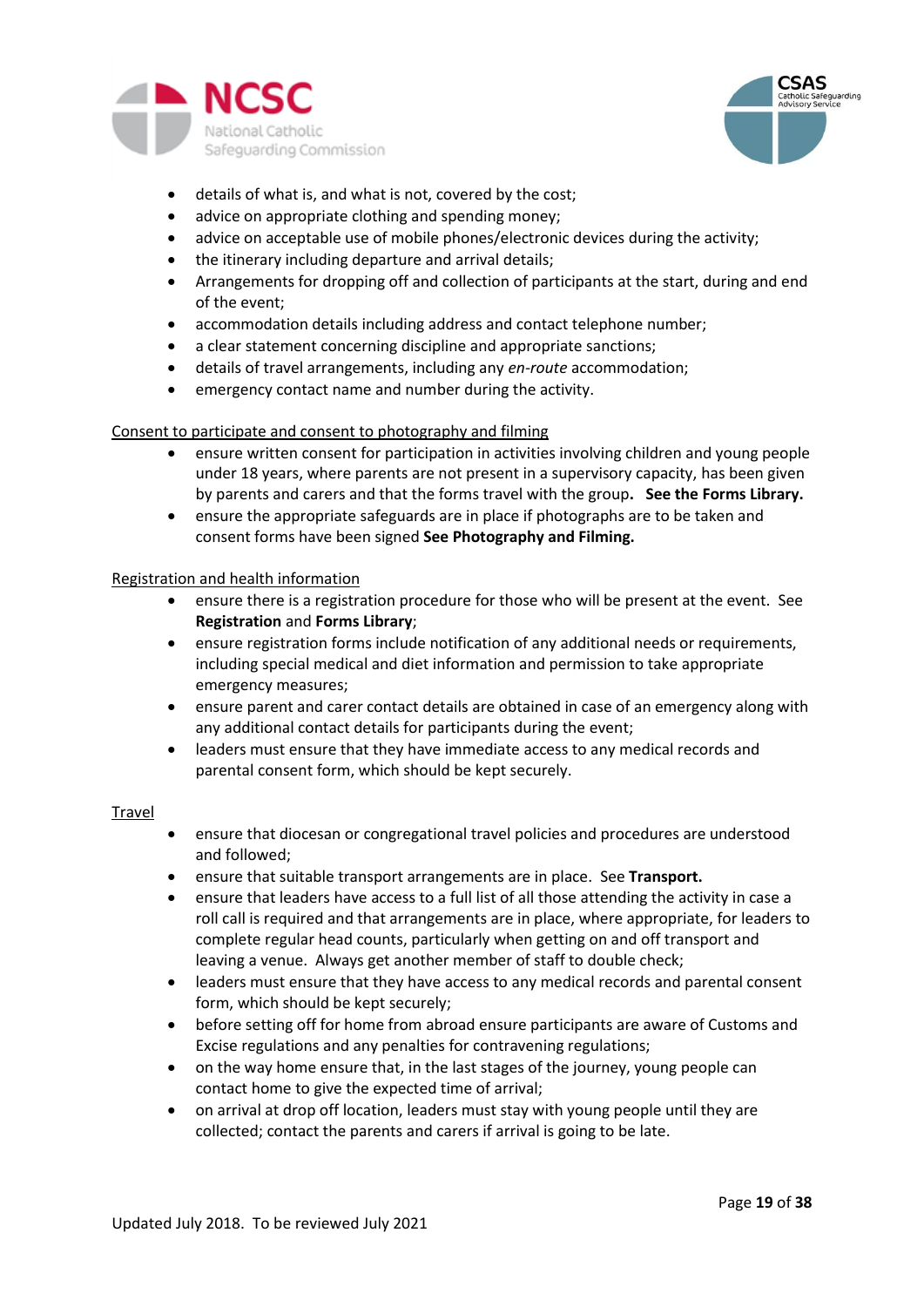



### <span id="page-19-0"></span>On arrival at the venue and accommodation

- on arrival update your risk assessment; consider whether you need to plan a fire practice and check exits and entries to rooms;
- arrange a daily meeting and use the first of these to reinforce the code of conduct, identify restricted areas, map out the programme for the week and agree on bedtimes;
- ensure that all participants are aware of who to contact in an emergency.

#### <span id="page-19-1"></span>During the activity

- ensure that the contact details of all participants are kept securely but are readily available in case of emergency;
- ensure that medical records and parental consent forms are kept securely but are readily available in case of emergency;
- ensure that there are contingency arrangements in place to make telephone calls in the event mobile phone networks are poor;
- ensure appropriate measures are in place if children, young people or adults are to have access to computers, other devices and WIFI as part of the activity. See **Safer use of technology.**
- Ensure the security of the venue is maintained and that unauthorised persons cannot gain access;
- Ensure children and young people do not leave without authorisation;
- Ensure that in the event of an accident or incident, an incident report form is completed within 24 hours by the relevant person(s);
- Ensure that areas are kept tidy and any equipment used by the group is stored away neatly or kept in a safe place when the premises are not being used by that group.

### <span id="page-19-2"></span>Recording

A record of the activity must be maintained and kept on file. The record is to include those present (where practicable), the activities undertaken, outcomes and any other significant happenings during the event e.g. accidents or injuries. A sample recording sheet can be found in the Forms Library.

### <span id="page-19-3"></span>Post event

Arrange a post-event evaluation meeting within two months of the event, compile a report on the event and make recommendations to aid learning and development.

#### <span id="page-19-4"></span>Overseas activities

Overseas activities will require additional considerations, for example:

- insurance requirements;
- appropriate travel documents and planned method of safekeeping; request nationality and passport details and E111(European Health Insurance Card) if travelling to an EU country in advance;
- nationality or criminal record status may affect the ability of some people to travel to some countries;
- whether there are any restrictions of a child being taken abroad.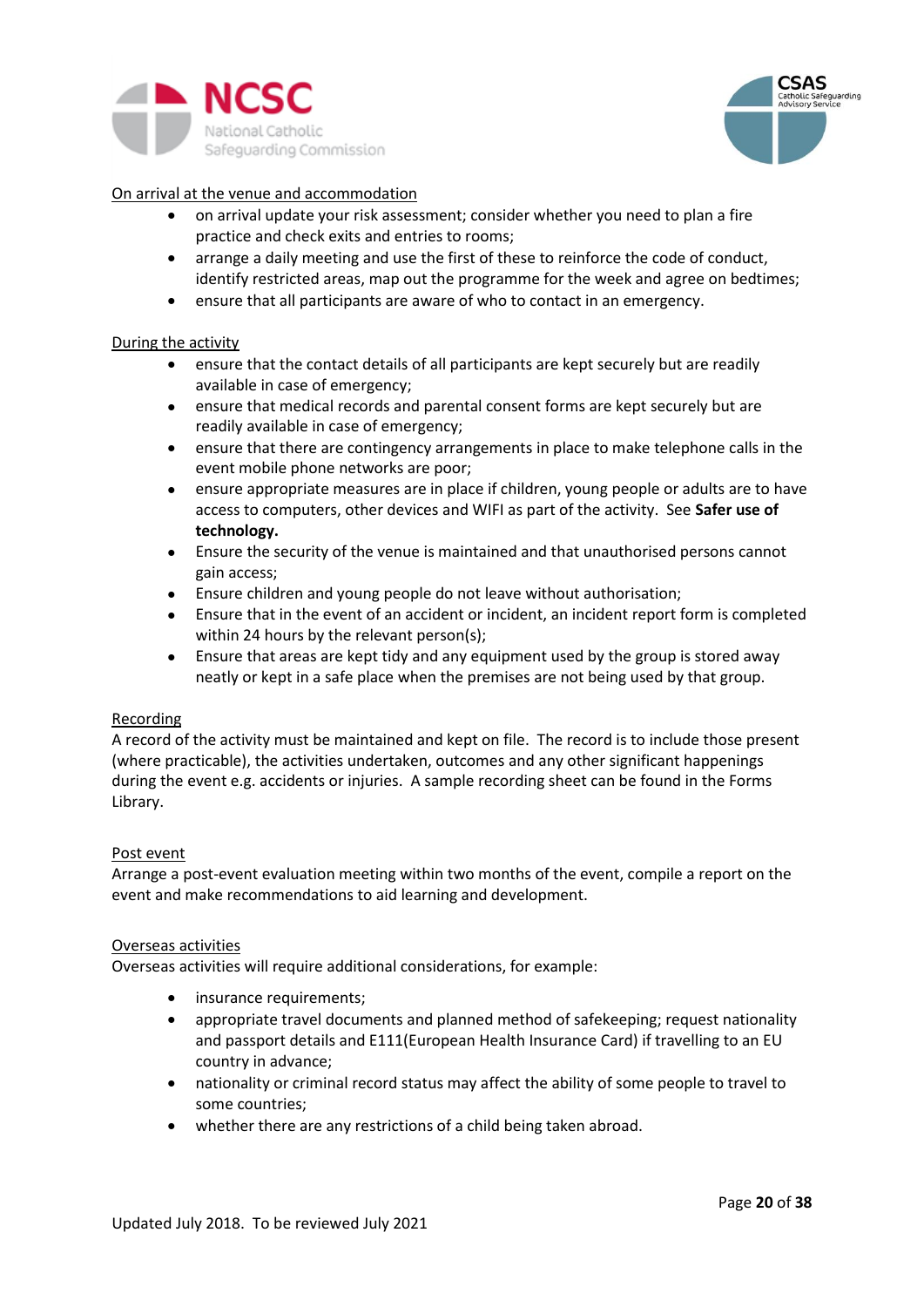



### <span id="page-20-0"></span>**6 Financial Issues**

#### <span id="page-20-1"></span>Adult Ministry

Advice on financial matters should only be provided by individuals who are appropriately qualified and regulated. Parishioners should be signposted to independent financial service providers

If asked for assistance with understanding financial correspondence or to provide practical assistance with financial administration and/or benefits eligibility, the request should be raised at the earliest opportunity through their organisation's management or with the Safeguarding Representative or safeguarding office for advice on how to proceed.

#### Handling Money

Any assistance provided in purchasing goods for others should include the provision of receipts. All accrued benefits from the activity must be handed to the person being assisted e.g. supermarket reward points, buy one get one free goods, lottery ticket winnings etc. Any such activity must be notified to the organisation's management or with the person to whom they are accountable or with the Safeguarding Representative or safeguarding office. A record must be kept of the financial transaction including the amount given, general product details (e.g. groceries, newspaper bill) and the change.

Special care should be taken when providing this service to somebody who may lack capacity; see **Mental Capacity.** It is advisable that additional permission is obtained from a family member, friend or advocate to ensure protection both for the person being assisted and the person visiting.

#### <span id="page-20-2"></span>Financial Gain

Gifts or offerings over and above the remuneration that Priests and Deacons are entitled to receive for their ministry must be handled in accordance with diocesan, congregational policy and procedure.

<span id="page-20-3"></span>Gifts to lay people and volunteers must be handled in accordance with diocesan, congregational or organisational policy and procedure.

#### <span id="page-20-4"></span>Children's/youth ministry

Youth workers and Parish Priests should be aware of any young person being overly generous with their spending money. This might be innocent or typical generosity, but could be an example of other young people exercising undue influence.

#### <span id="page-20-5"></span>Spending money

On occasion, the youth worker and/or Parish Priest may be asked to look after spending money for a young person during an activity. Spending money must be handled in accordance with diocesan, congregational or organisational policy and procedure. It is good practice to ensure that in these cases a central record is maintained for all monies received, and a corresponding record card completed and held by the young person. The cash should be kept in a locked box; all transactions should be supervised by a 3rd party with withdrawals being made only on production of the record card, with the central record being simultaneously updated.

#### <span id="page-20-6"></span>Key holding

Ministry might involve befriending and assisting individuals and families who are in need and engaging with them on a person-to-person basis. This is achieved primarily through visits to people in their home or residential establishment where they live.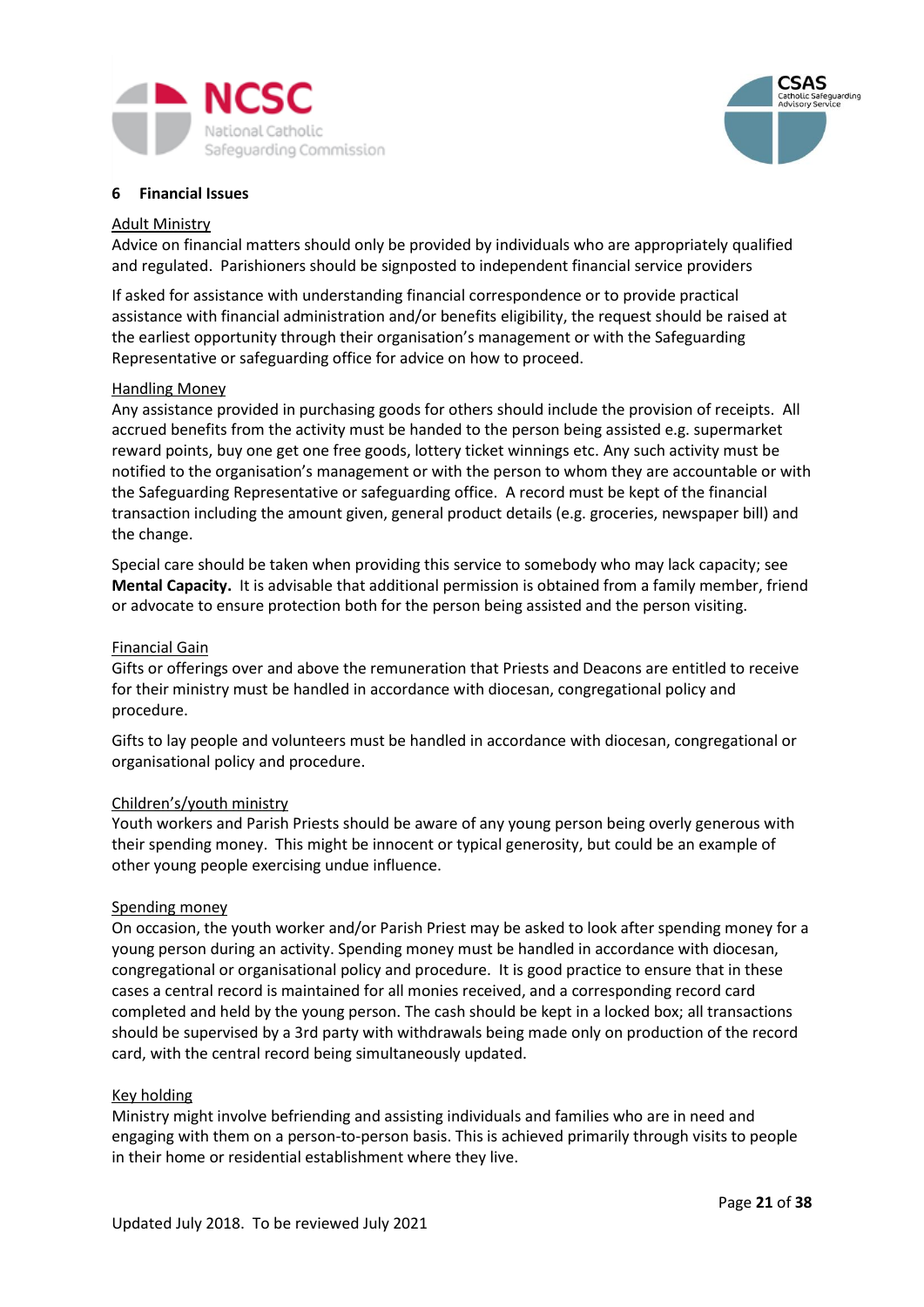



There will be occasions when either through age, infirmity or other reason that parishioners will want to entrust the visitor with keys to their home, to facilitate ease of contact. Before agreeing to undertake this responsibility, it must first be discussed with the organisation's management or Safeguarding Representative and with extended family members. Details of all discussions and correspondence undertaken must be recorded.

# <span id="page-21-0"></span>**7 Consent and mental capacity – adults and children**

Decision making is an everyday activity for people of all ages. We value our personal autonomy and as Catholics we also recognise that many aspects of our choice making are guided by the Gospels and the teachings of the Church.

Decision making covers everyday choices such as what to wear or where to eat, as well as major decisions about medical treatment, financial affairs, keeping safe, where to live, who to marry and so on.

Some people because of age, disability or illness may be limited in their ability to make choices and this can expose them to potential exploitation, and abuse.

Safer environments are created when we are respectful of individuals and take a responsible and proportionate approach to safeguard their interests when decisions seem to be placing a person at risk of significant harm.

This is a complex area and the right course of action will depend on the unique characteristics and age of the person involved and their circumstances at a particular time.

If a person is thought to be at significant risk and there is reasonable belief that they do not understand the circumstances giving rise to the risk, then the matter should be raised with the Safeguarding Representative, your Parish Priest or Safeguarding Office for advice

### <span id="page-21-1"></span>Capacity & Consent - Children

The definition of a child, for legal purposes is anyone who has yet to reach their 18th birthday. This is embodied within the Children Act 1989 and Children Act 2004.

There are some activities within the Church in which children participate e.g. children's liturgy, where parents and carers are in the vicinity and exercise parental responsibility by virtue of that proximity.

In these situations, no consent from parents is required for the child to participate and the extent and level of that participation is determined by the parent or carer and their child.

In situations where a parent or carer is not present, the person with parental responsibility for the child should complete and sign a parental consent form to enable their child to take part (see Forms Library).

Some specialist or high-risk activities e.g. orienteering, kayaking, climbing etc. may require a more specific consent form dependent upon the risk assessment of the event.

Even when a consent form has been completed, event leaders and those supervising activities must be mindful of each child's ability in terms of level of participation. Consideration should always be given to age, gender, disability, race, language as well as any other factors including capacity of the child to identify and manage risks.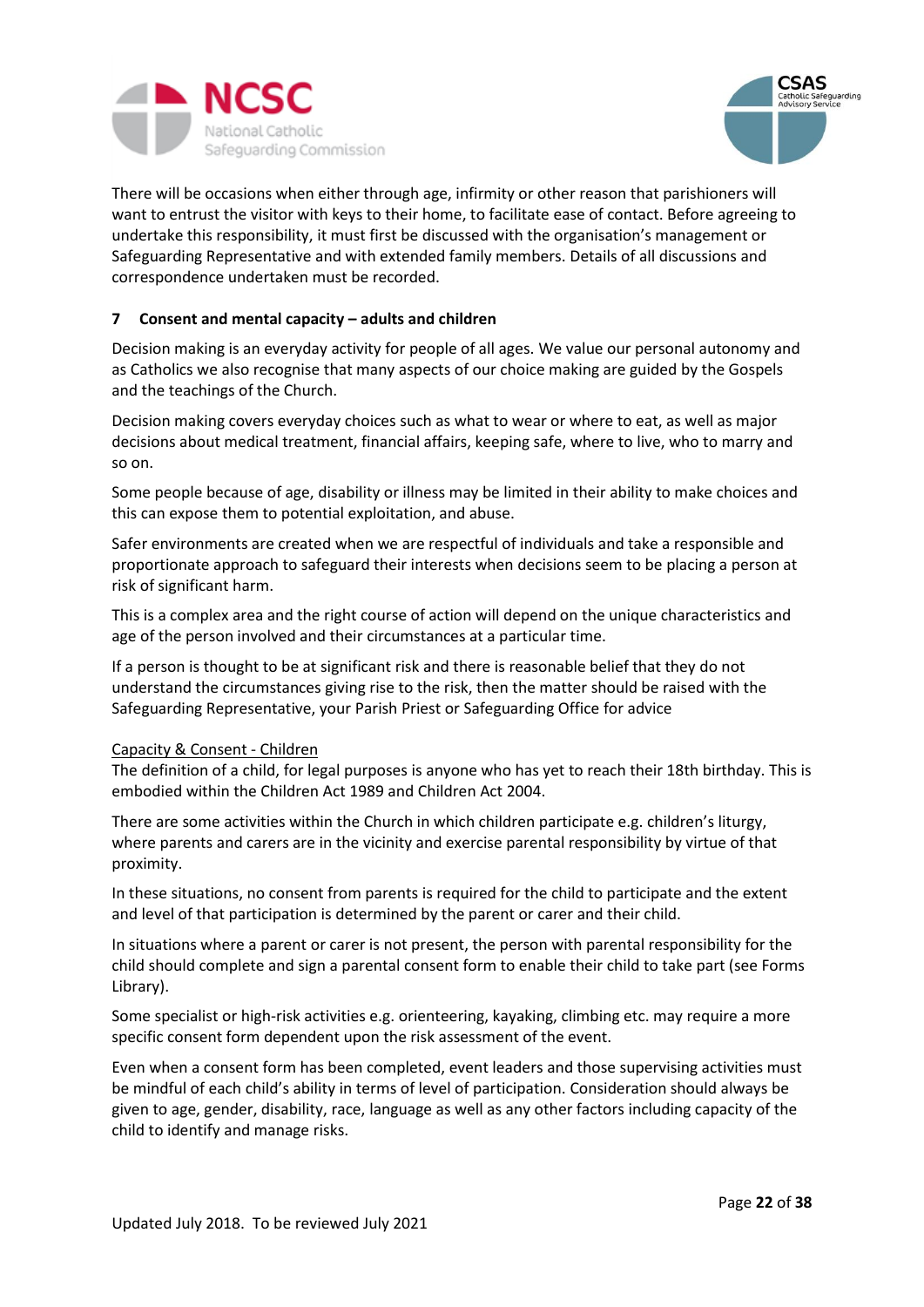



The purpose of these considerations is to enable the child to play as full and active a part as possible in any activity or event in a way which affords them the highest level of care, love, encouragement and respect.

### <span id="page-22-0"></span>Capacity and Consent - Young People

Whilst anyone who has not yet reached their 18th birthday is legally defined as a child; young people develop autonomy and capacity to make a wider range of decisions about their own actions as they progress through their teenage years. This progression will take place at different rates and chronological age is not the only consideration in relation deciding whether young people can be given autonomy and make decisions for themselves.

Whilst balancing the need to safeguard and protect young people, event leaders and those supervising activities should also recognise young people's rights and capacity to make their own decisions. For example, does the young person consent to taking part in a planned event or activity, whether or not parents have completed a consent form? For more routine activities (e.g. attendance at a youth group) a signed parental consent form might be waived if the young person wishes to attend and verbal consent is given by a parent or carer.

Those responsible for supervising activities must be mindful of other aspects of a young person's ability and capacity to consent to participation which might include, depending on the event or activity, any drug or substance issues, risk taking behaviour and so on.

The purpose of the considerations is to enable the young person to play as full and active a part as possible in any activity or event in a way which affords them the highest level of care, love, encouragement and respect.

For some young people e.g., those with a significant learning disability the Mental Capacity Act may apply from 16-18 years.

### <span id="page-22-1"></span>Capacity and Consent - Adults

The legal framework relevant to adults is the Mental Capacity Act 2005/2007 see [https://www.gov.uk/government/uploads/system/uploads/attachment\\_data/file/497253/Ment](https://www.gov.uk/government/uploads/system/uploads/attachment_data/file/497253/Mental-capacity-act-code-of-practice.pdf) [al-capacity-act-code-of-practice.pdf](https://www.gov.uk/government/uploads/system/uploads/attachment_data/file/497253/Mental-capacity-act-code-of-practice.pdf)

The Mental Capacity Act 2005 applies to adults and children who are 16 years and over. Mental capacity is present if a person can understand information given to them, retain the information given to them long enough to make a decision, can weigh up the advantages and disadvantages in order to make a decision, and can communicate their decision (this could be by talking, using sign language or even simple muscle movements such as blinking an eye or squeezing a hand).

Lack of capacity may not be a permanent condition and individuals might lack mental capacity for periods of time due to:

- a stroke or brain injury;
- a mental health problem;
- dementia;
- a learning disability;
- confusion, drowsiness or unconsciousness because of an illness, or the treatment of an illness;
- substance misuse.

Therefore, assessments of capacity should be decision-specific.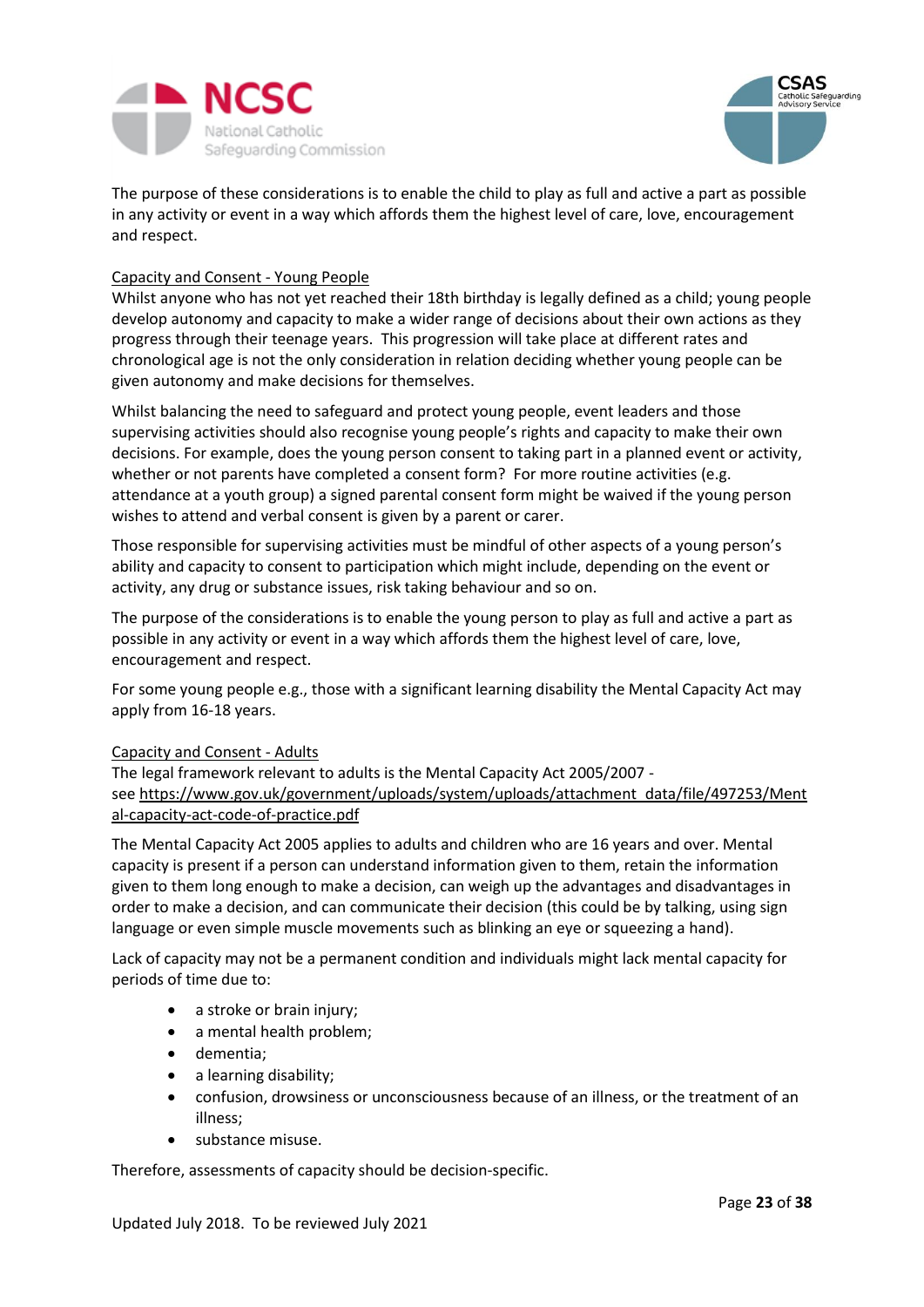



Although this list is not exclusive, there are certain key areas of risk when working with and for those with diminished capacity, including possible:

- misuse of power and control;
- risk aversion & paternalism;
- assumption of incapacity instead of assumption of capacity;
- abuse including Financial, Domestic Abuse or Violence, Institutional, Sexual, Emotional, Discriminatory Abuse, Self-Neglect and Neglect.

Practice should be underpinned by the following five key principles:

- there should be a basic assumption that a person has capacity to make the decision;
- you must take all practicable steps to assist the person to make the decision before treating them as being unable to make a decision;
- unwise decisions do not mean a person lacks capacity to make decisions;
- any act or decision made under the Mental Capacity Act for or on behalf of a person who lacks capacity must be done or made in their best interests;
- before any action or decision is taken consideration must be given to whether the purpose for which it is needed can be as effectively achieved in a way that is least restrictive of the person's rights and freedom of action.

### <span id="page-23-0"></span>Responding to Concerns

If you have any concerns about an individual who may lack capacity, please report to the Safeguarding Representative who can inform the local authority in which the individual resides and the Safeguarding Coordinator.

### <span id="page-23-1"></span>**8 Safer use of technology**

#### <span id="page-23-2"></span>New technologies, new opportunities

New technologies offer tremendous opportunities to reach, communicate, evangelize and engage with those involved in the Catholic Church and those in our communities who may have an interest in the church. The internet, mobile phones, social networking and other interactive services have transformed the way in which we live.

#### <span id="page-23-3"></span>New technologies, new risks

Along with the many benefits of modern communication technologies, there are risks. The anonymity and sense of distance inherent in online communication can make it easier for people to say things they would perhaps not say in the presence of somebody, and to feel less remorseful about online harm caused.

The online world makes it easier to engage in criminal offences and abuse. It enables easy creation of, access to, use and dissemination of pornographic and abusive images and videos, easy access to children and adults who are vulnerable for the purposes of grooming, ease of presenting as someone else and greater potential for online bullying and abuse.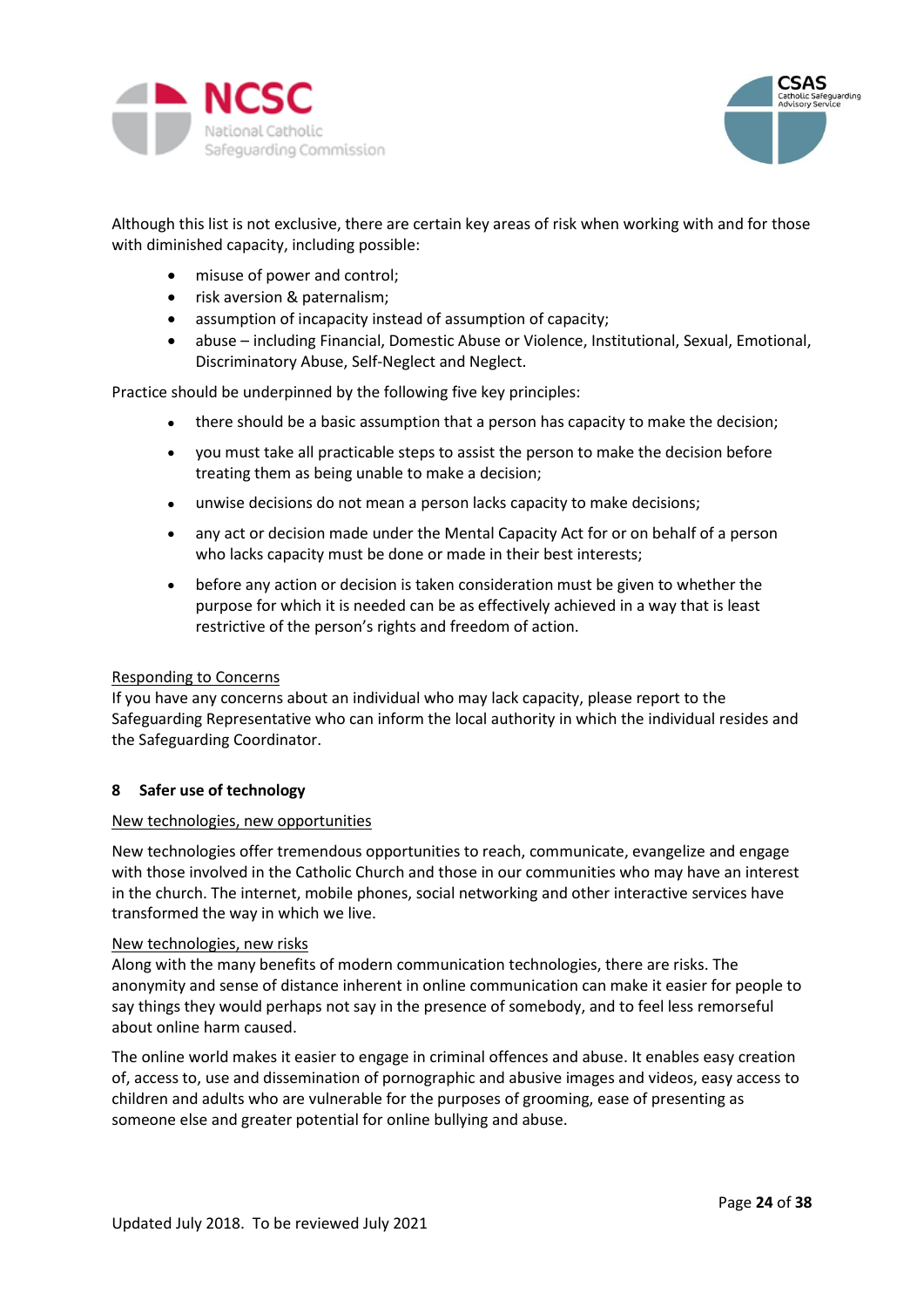



# The use of church computer equipment to store information

Diocesan or congregational policy and procedure on the use of its own computer equipment and the storage of information on personal computer equipment must be followed. Electronic records, like paper records, should be kept in accordance with the record retention schedule.

#### Creating and managing church-related websites and social media pages

Websites or social media profile pages are useful means to engage large groups of young people. The following are recommended guidelines to promote safety online. The development of websites should be in accordance with diocesan or congregational policy and procedure. In the absence of local guidance, the following good practice guidance can be followed:

- parish websites and social media profiles should be approved by the parish priest and should be disclosed to the diocese;
- where there is user-generated content, the site should be moderated/ administered by a minimum of two adults;
- personal sites should not be used for diocesan or parish programs; separate sites should be created for these;
- passwords and names of sites should be registered in an encrypted document in a central location in the parish and/or diocese as appropriate. More than one adult should have access to this information.

#### <span id="page-24-0"></span>Accessibility of websites and social media pages

Websites need to be accessible to all and adjustments could include functions that change, contrast, text size or offer an audible alternative when viewing web pages.

Examples of such adjustments can be found at the **[DisabledGo website](http://www.disabledgo.com/)**;

### <span id="page-24-1"></span>Access to the internet

Diocesan or congregational policy and procedure must always be followed. Where children, young people and adults have access to the internet using church computers, other electronic devices and WIFI as part of Church activities, the event leader has a duty to ensure that:

- use of the equipment and WIFI is supervised and/or monitored;
- measures are in place to ensure that the likelihood of accessing inappropriate materials is reduced e.g. firewalls, parental controls and software to filter out internet material.

#### <span id="page-24-2"></span>Social media and social networking

The internet has evolved to become an increasingly dynamic and interactive medium led by social networking services. The convergence of technical and communication platforms means that users can now interact with each other across multiple platforms and devices, such as mobile phones, games consoles, watches and PCs (laptops, notebooks, tablets etc.).

Social media includes any site or forum that enables sharing of any user-generated content. These services are very popular with children and young people and bring together pre-existing interactive technologies and tools (e.g. email, messaging, chat, blogs, photographs, music, videos, gaming, discussion forums) in a single service through for example Facebook, Twitter, Instagram, WhatsApp, Snapchat and live messaging services such as Facetime, Duo and Skype, and so on. It is the way in which these different technologies are used that makes them 'social'.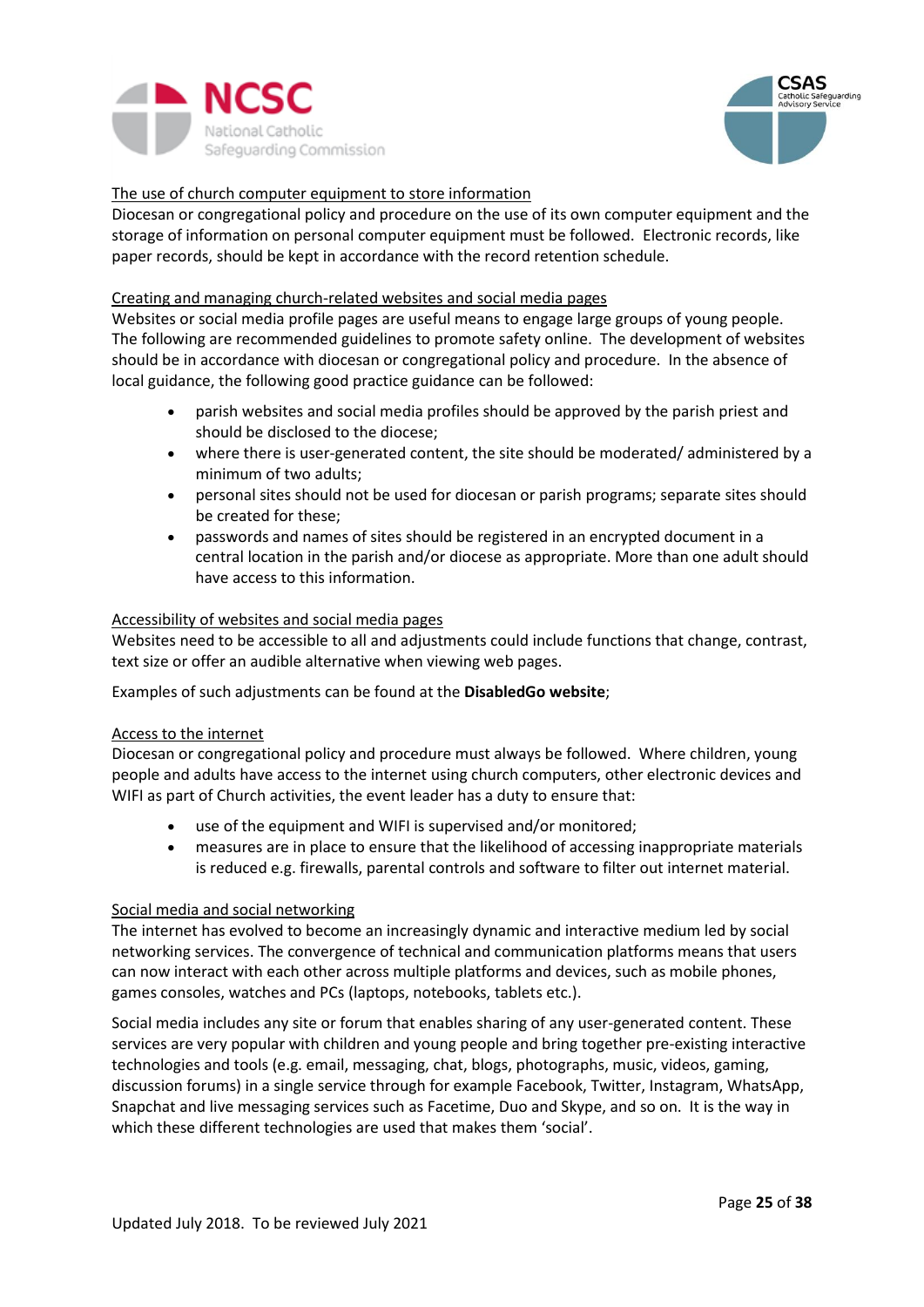



# Good practice in relation to social networking:

- government guidelines recommend children under 13 years should not be using social media;
- all users should be made aware that their personal details e.g. last name, address, school, passwords, e-mail address and telephone numbers are private and should not be disclosed unless approval is given by the event leader;
- all users should be made aware that they should never send images of themselves or others and should be wary of people misrepresenting themselves in chat rooms;
- all users should be aware that they should advise a leader about anything on line that makes them feel uncomfortable or concerns them;
- children and young people should be advised to always tell an adult they trust about communications that make them feel uncomfortable or where they have been asked to keep communication secret;
- children and young people should be made aware that they should advise a leader and their parent or carer of a request to meet up with someone they have met on line, not to make plans to do so without alerting an adult and never to go alone to such planned meetings;
- children and young people should be advised of a code of conduct for using chat rooms.

**'CHAT'** is a simple code that can be used for remembering some rules around the use of the internet and social media.

|   | = Careful - People online might not always be who they say they are.                                              |
|---|-------------------------------------------------------------------------------------------------------------------|
| н | = Hang - Hang on to your personal information. Never give out your home address or<br>other information.          |
| A | = Arranging - Arranging to meet can be dangerous. Never arrange to meet someone unless you are sure who they are. |
|   | = Tell - Tell your friends or an adult if you find something that makes you feel<br>uncomfortable.                |

### <span id="page-25-0"></span>The use of social networking for communication with children and young people

The diocesan, congregational or organizational policy and procedure on the use of social networking for communication with children and young people must be followed.

In the absence of a local policy and procedure the following good practice guidance can be followed.

- if a group, parish or other body decides that the most effective way of communicating with children or young people is via a social networking site, it is advisable to set up a custom account in the name of that group, parish or body;
- how the media is used should be made explicit to children and young people, and permission for communicating directly with children and young people via social media must be sought from parents;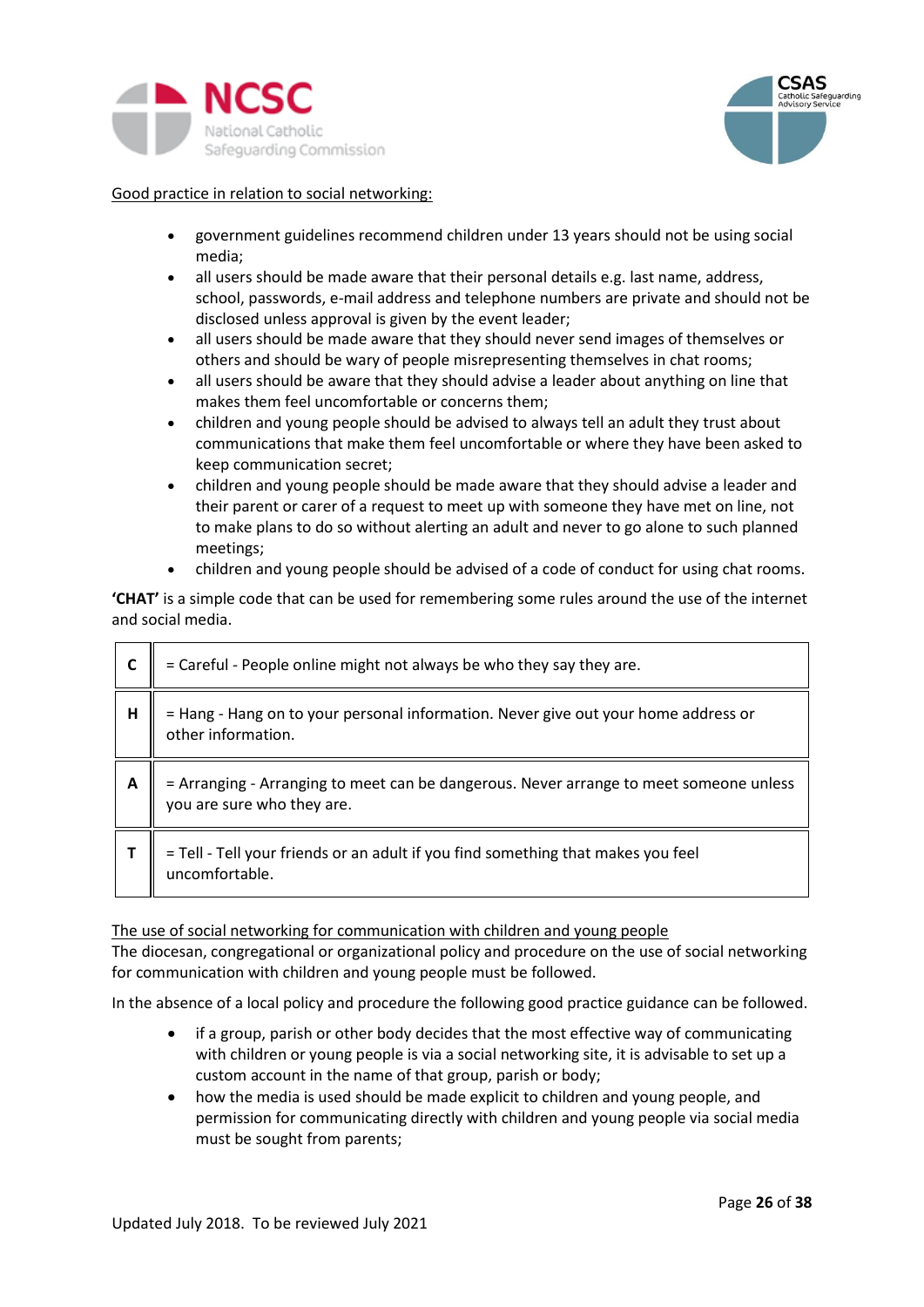



- social media sanctioned by church organisations or personnel should be moderated by at least one adult familiar with safeguarding procedures, and a minimum of two adults in total;
- parents should approve and have access to all sanctioned social networking that is directed at children and young people;
- children or young people should not be communicated with via social media for any other reason than the specific ministry for which parental consent was obtained;
- all communication, including online, between an adult and a child or young person should take place via the most public means of communication appropriate without jeopardising the prevailing data protection legislation;
- for matters that are sensitive or private, online communication should be avoided due to the possibility of misunderstanding and, if used, parents should be included.

#### <span id="page-26-0"></span>Personal social networking accounts

The diocesan, congregational or organizational policy and procedure on the use of personal social networking accounts must be followed.

In the absence of a local policy and procedure the following good practice guidance can be followed.

Many clergy, religious, lay persons, employed staff and volunteers have a personal online social networking presence via social media platforms, personal blogs and websites. As a member of the Church, personal social networking (e.g. Twitter or Facebook) should always reflect Catholic values and should contain content that is universally appropriate to any possible user. Whether public or private, all individuals should understand that they are witnessing to the faith through all their social networking and as such, personal views should be cited as such to avoid misunderstandings.

Although there may be reasonable overlap between the personal and spiritual realms in communications between adults (with full capacity) within the Church, this is never the case with children, young people or adults at risk.

It is never appropriate to use personal social media accounts, phone numbers or email addresses to contact children and young people without parental consent, or with adults who lack capacity to give their consent.

It is not appropriate to send or accept 'friend requests' from children, young people or adults who lack capacity to consent from personal social media accounts.

The strictest of privacy settings should be activated on all personal social media accounts and individuals must take personal responsibility to ensure that their content is appropriate to those that can see it e.g. language, jokes, opinions.

### <span id="page-26-1"></span>Church website and social media monitoring and reporting

The diocesan, congregational or organizational policy and procedure in respect social media monitoring and reporting must be followed. The following is good practice guidance:

- suitably skilled adults should be appointed to monitor the content of websites and act to remove offending material;
- any discovery of inappropriate use (of a safeguarding nature) of social networking sites, computers, email or texting should be reported to the parish Safeguarding Representative or Safeguarding Coordinator who will report to the relevant person within the diocese, parish or religious congregation;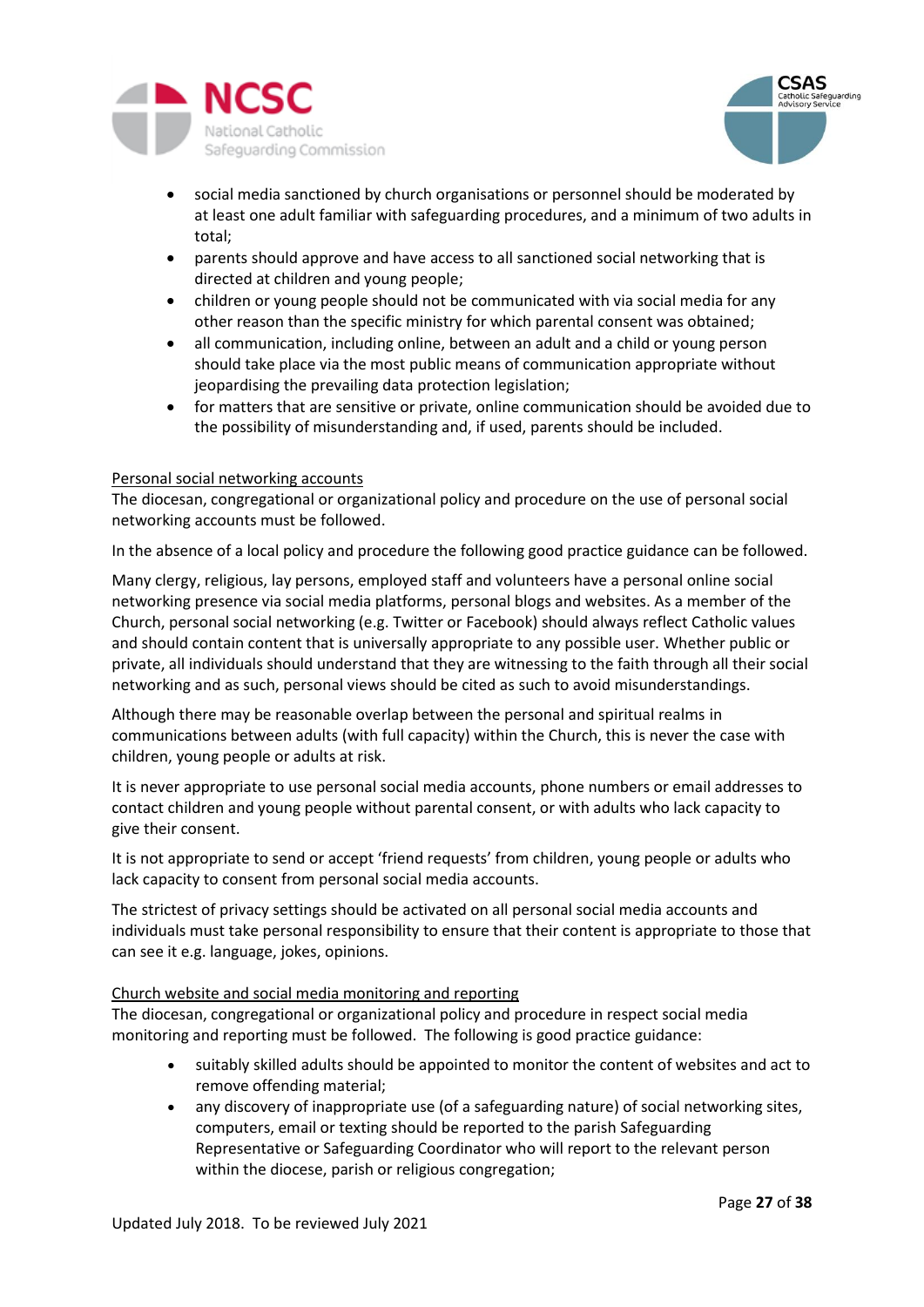



- unofficial sites that carry the diocesan, parish or religious congregation's crest or logo should be reported to the Diocesan Communications Office, Parish Priest or relevant person within the religious congregation. Any misinformation found on a site, such as Wikipedia, should also be reported to the Communications Officer or relevant role;
- any forum that includes user-generated content should be moderated on a regular basis to prevent libellous, rude or inappropriate remarks so that the information can be removed;
- consider adding the CEOP help button to your site. The CEOP help button gives access to help on viruses, hacking, online bullying and enables reporting of people acting inappropriately onlin[e www.ceop.police.uk.](http://www.ceop.police.uk/)

### <span id="page-27-0"></span>Administrators and Moderators

The diocesan, congregational or organizational policy and procedure in respect of administration and moderation must be followed.

In the absence of a local policy and procedure the following good practice guidance can be followed.

Adults moderating sites and adding user-generated content should take care:

- to appreciate that even personal communication by church personnel reflects the Church;
- to write in the first person;
- not to claim to represent the official position of the organisation or the teachings of the Church, unless authorised to do so;
- to identify themselves with real, full names;
- not to divulge confidential information about others;
- to avoid posting personal, political or negative content online;
- to ensure that text and photographs posted are in the public domain and not subject to copyright infringement;
- to not cite others, post photographs or videos of them or link to their material without their explicit permission;
- to practice Catholic teaching and morals always;
- to always report any form of bullying, trolling or libel to the diocese, parish or religious congregation;
- to always report any concerns about any inappropriate behaviour online;
- to always report any suspected online grooming.

### <span id="page-27-1"></span>The use of email and texting (SMS)

The diocesan, congregational or organizational policy and procedure on the use of email and texting must be followed.

In the absence of a local policy and procedure the following good practice guidance can be followed.

<span id="page-27-2"></span>The benefits of email and text messaging (Short Message Service - SMS)

Emailing and SMS are a widely accepted and attractive means for communication that people of all ages rely upon. Benefits of communication by email and SMS include quick and easy communication without delays and reduced postage costs.

Email and SMS can be helpfully used in relation to Church activities to: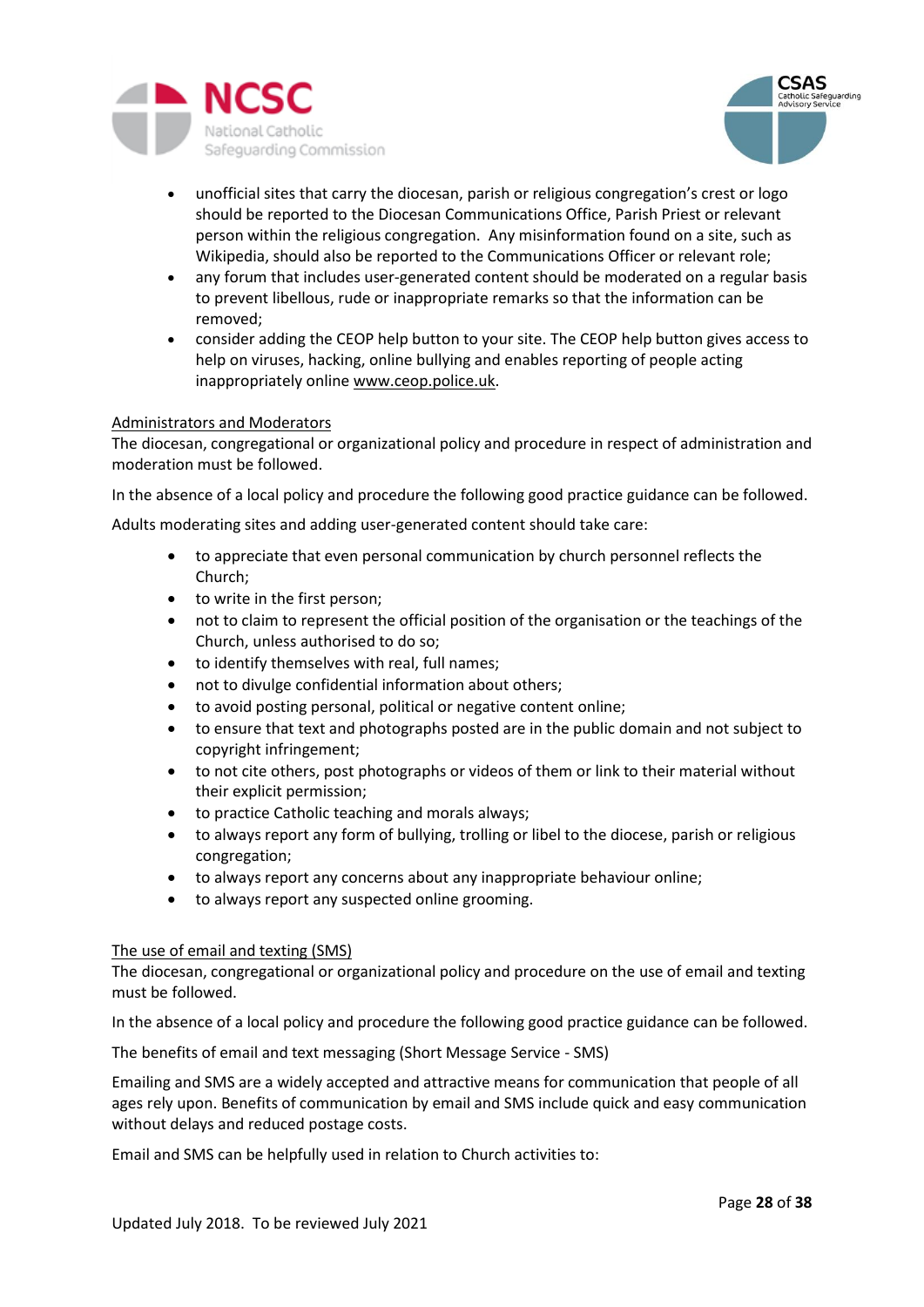



- send quick messages to individuals such as reminders about or changes of arrangements for activities;
- broadcast the same message to a wide-ranging audience such as promotion of an event.

#### <span id="page-28-0"></span>Agreeing the use of SMS

The need or benefit of using email and SMS and approval of its use should be agreed with the leader of the Church group or activity. The approval should be documented along with the following:

- identification of the need or justification for the use of email and SMS;
- identification of when email and SMS will be used;
- the agreement to the use of the service by its intended recipients;
- clear identification of the associated risks and of how these risks are managed;
- storage of messages sent and received.

#### <span id="page-28-1"></span>Consent

Written consent must be gained from adults at risk or the parents of a child or young person (up to 18 years of age) and for 16 and 17-year olds, the young person's consent should also be sought, prior to the commencement of email and SMS messaging taking place.

When written consent is being sought the potential benefits and risks should be explained before deciding on whether or not to receive email and SMS communication.

Consent to be contacted by email and SMS can be withdrawn at any time and must be implemented without delay.

### <span id="page-28-2"></span>Risks

The following risks must always be considered:

- emails or SMS not reaching the intended recipient;
- content sent in haste that cannot be retracted;
- storage of content as 'records';
- information not being sent securely via the internet.

#### <span id="page-28-3"></span>Safer practice

Using Emails and SMS to communicate with children, young people and adults at risk should be done using an organisational account and organisational equipment. It is not recommended that personal telephones or accounts be used for communicating with children and young people or adults at risk.

A generic email address or telephone number associated with the role in question (voluntary or not) maintains appropriate boundaries.

Where more than one leader or helper needs to communicate with group members, it might be appropriate to set up a generic shared email account and have a shared mobile telephone. The benefits of this are that:

- communications can be easily reviewed by other leaders or helpers in the event of enquiries;
- the need for action on any matter can be easily shared and delegated;
- communications can be picked up in the event of sickness or other absence;
- all correspondence and data is stored securely in one place.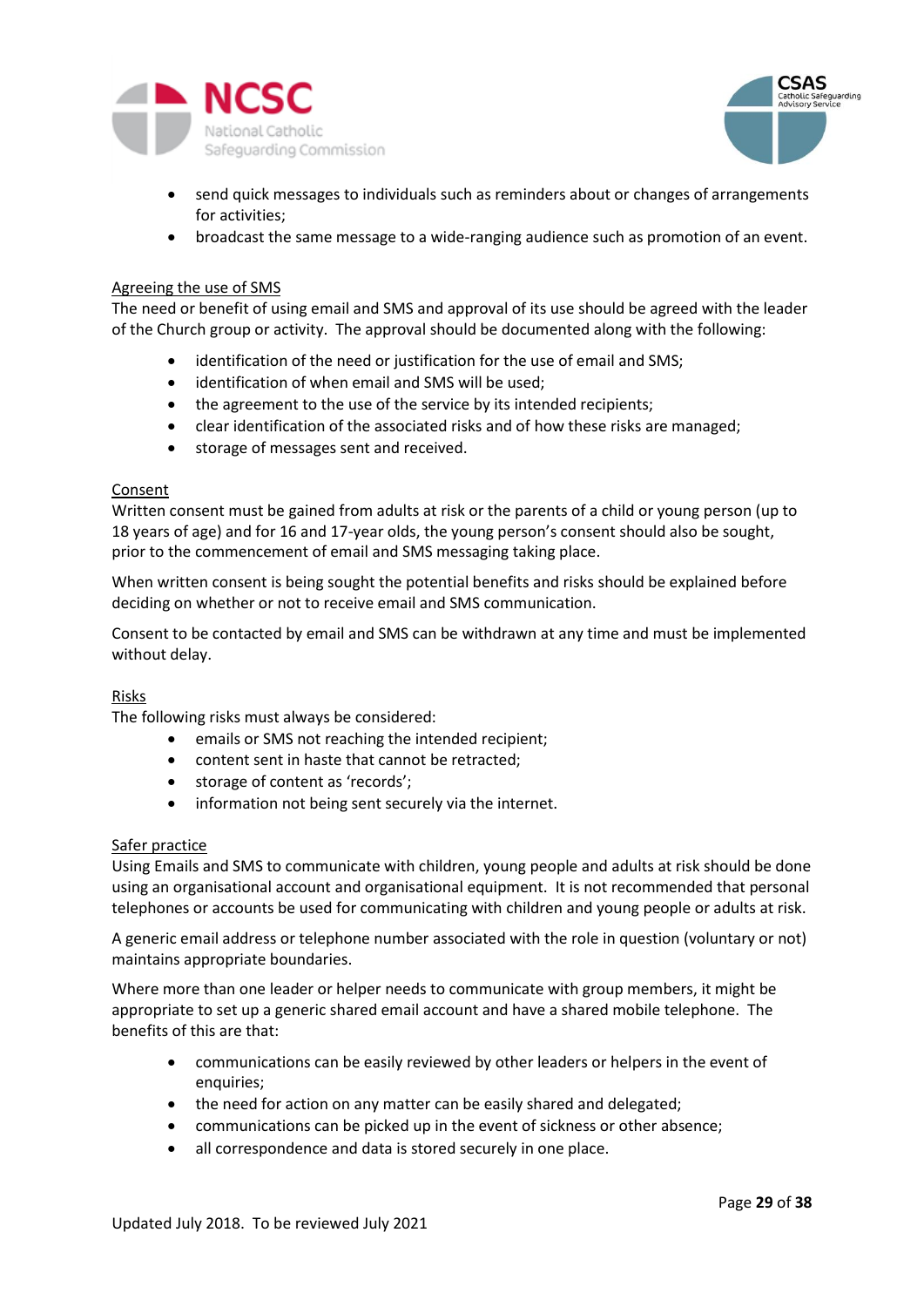



Email and SMS should not be used to transmit person identifiable information, confidential or other sensitive information.

Those to be included on group email addresses must give their consent to be included in group communications.

The BCC field should be used for group emails to avoid recipients receiving the contact details of other recipients.

When sending messages, emails or texts to young people, parents another group leader or helper should be copied into all communication. All communications should be strictly regarding a specific Church activity and not be personal conversations, contain pictures, jokes or anything of a personal nature.

Emails or texts from young people, other than those directly related to your role within the Church or the activity you are concerned with should not be responded to.

The Safeguarding Representative or Safeguarding Coordinator should be advised if somebody receives any inappropriate texts, images or emails.

Copies of all texts, WhatsApp chats, personal messages and emails should be kept on file.

#### <span id="page-29-0"></span>Newsletter Mailing Clients

A potential way of managing bulk communications and protecting personal data is to use a newsletter mailing client. The issuing of newsletters should be in accordance with diocesan or congregational policy and procedure.

<span id="page-29-1"></span>Useful links and resources for internet safety

The [UK Council for Child Internet Safety \(UKCCIS\)](https://www.gov.uk/government/groups/uk-council-for-child-internet-safety-ukccis) is a voluntary organisation chaired by Ministers from the Department for Education and the Home Office[. UKCCIS](https://www.gov.uk/government/groups/uk-council-for-child-internet-safety-ukccis) brings together over 180 organisations and individuals from government, industry, law enforcement, academia, charities and parenting groups. Some of the organisations [UKCCIS](https://www.gov.uk/government/groups/uk-council-for-child-internet-safety-ukccis) works with include: Cisco, Apple, Sony, Research in Motion, the four largest internet service providers, Facebook and Microsoft.

The [Child Exploitation and Online Protection Centre \(CEOP\)](http://www.ceop.police.uk/) has numerous resources for parents and carers and children using the internet; there are several video tutorials on th[e THINKUKNOW site](http://www.thinkuknow.co.uk/) which is part of [CEOP.](http://www.ceop.police.uk/)

[Lucy Faithful Foundation](http://www.lucyfaithfull.org.uk/) is a registered child protection charity which works to prevent child sexual abuse. It runs '[Stop It Now](http://www.stopitnow.org.uk/)!' and '[Parents Protect.](http://www.parentsprotect.co.uk/)

[Stop It Now!](http://www.stopitnow.org.uk/) reaches out to adults concerned about their own behaviour towards children, or that of someone they know, as well as professionals, survivors and protective adults. [Stop It Now!](http://www.stopitnow.org.uk/) runs a Freephone confidential helpline.

'[Parents Protect'](http://www.parentsprotect.co.uk/) is a site to help parents, carers and other protective adults with information and advice to help them prevent child sexual abuse.

[Catholic Youth Work](http://www.catholicyouthwork.com/) has detailed guidelines on the use of social networking sites.

[Internet Matters](http://www.internetmatters.org/) gives advice on parental controls and is a great way of preventing children accessing unsuitable content online.

[Childnet](http://www.childnet.com/) International is a multi-lingual resource site which has a guide on protecting your privacy on 'Facebook'.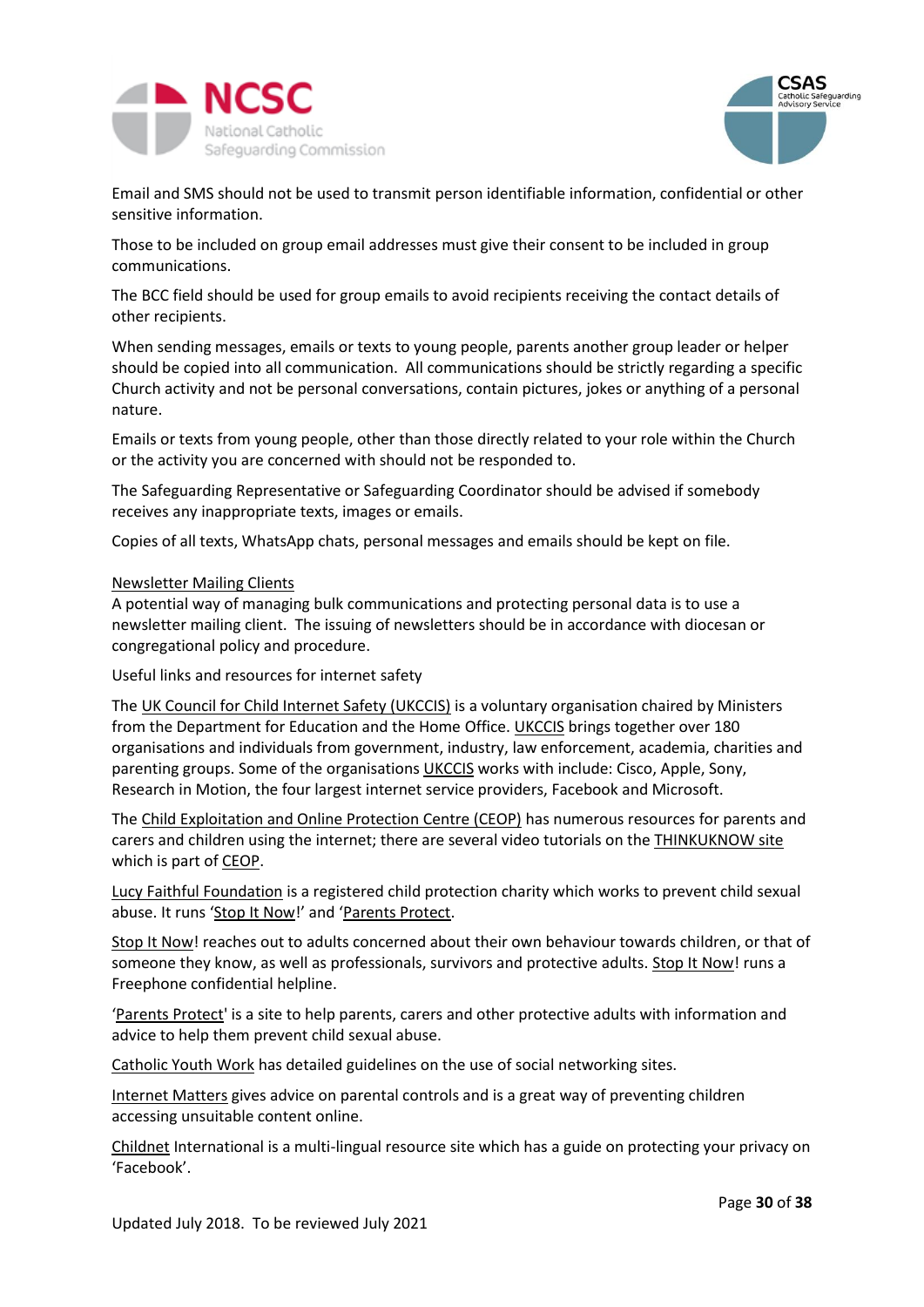

<span id="page-30-1"></span>

The [NSPCC](http://www.nspcc.org.uk/) has useful resources for keeping children safe online including sections on Cyberbullying and Sexting. Reporting and Monitoring.

### <span id="page-30-0"></span>**9 Photography and filming**

The diocesan, congregational or organisational policy and procedure on the use of photography and filming must be followed, taking into account data protection requirements.

In the absence of a local policy and procedure the following good practice guidance can be followed.

# The General Data Protection Regulation 2016 ("GDPR")

Whenever a person's image is captured, be it by camera, video, web camera, mobile phone, or CCTV, and that person can be identified, the image is likely to be considered personal data. This means that the image must be processed in line with the data protection principles. Processing means anything that is done to the image for example recording it, using it or sharing it. For the Church to use images of people that enable those people to be identified, they need a lawful basis (see Article 6 of the GDPR):

- The person (or parent) has provided their consent to the processing of his or her personal data for one or more specific purpose;
- the processing is necessary for the performance of a task carried out in the public interest or in the exercise of official authority vested in the controller (e.g. preventing or detecting a crime or catching an offender (this is relevant when using CCTV cameras)).
- the photographs are necessary for the purposes of the legitimate interests pursued by the controller (e.g. educational purposes) or by a third party, except where such interests are overridden by the interests or fundamental rights and freedoms of the person which require protection of personal data, in particular where the data subject is a child or vulnerable adult.

### <span id="page-30-2"></span>Data subjects' rights

Individuals have several rights under the GDPR in relation to how their information is processed. These rights include the right to:

- Request a copy of the personal data (including images) held about them; this is known as a Subject Access Request (Article 15 of the GDPR);
- Prevent their personal data being used in a way which causes them unwarranted damage or distress (Article 21 of the GDPR);
- Prevent their personal data being used for direct marketing purposes (Article 21 of the GDPR);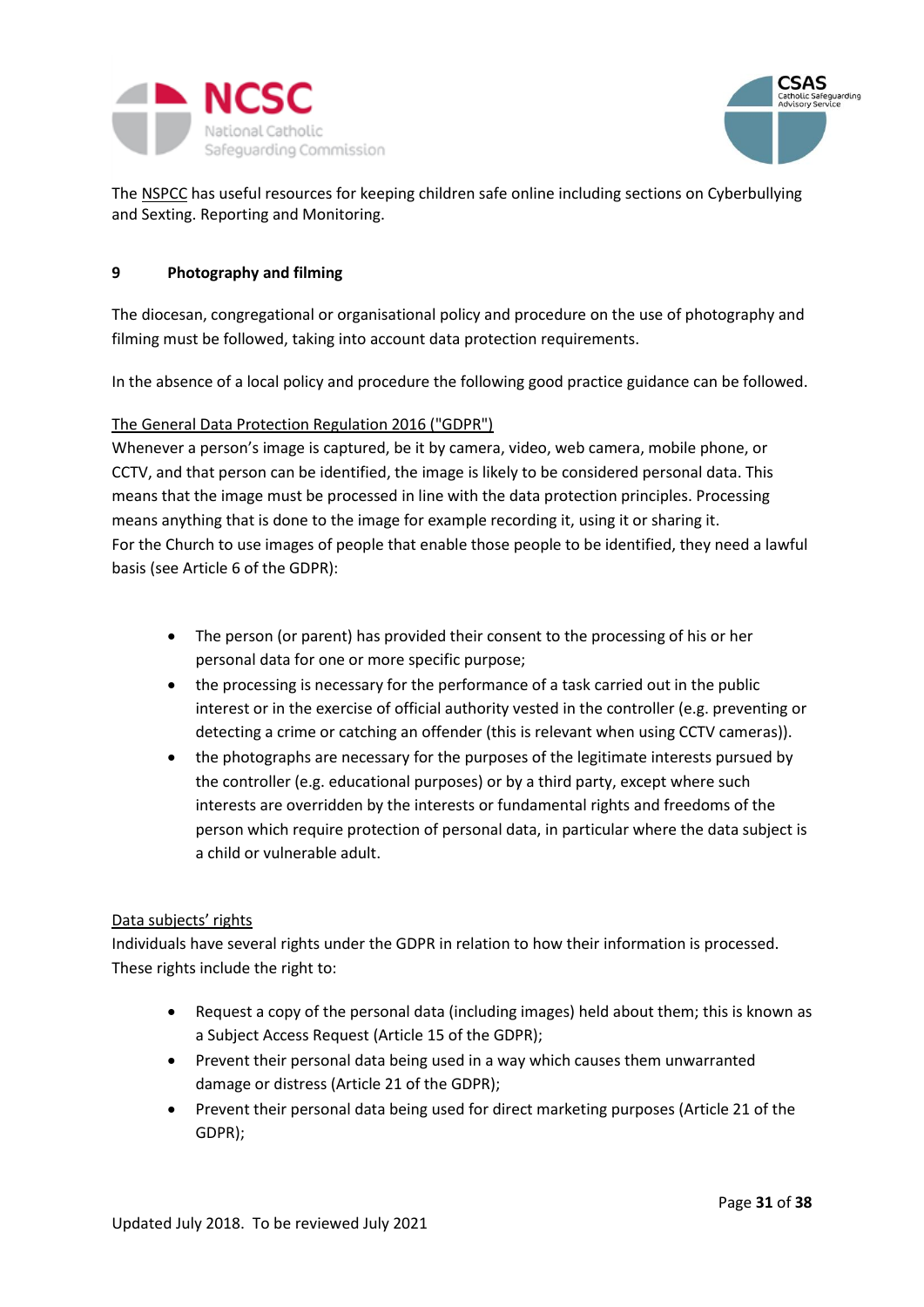



- Compensation if they have suffered material or non-material damage as a result of their personal data not being processed in accordance with the DPA (Article 82 of the GDPR);
- Have inaccurate or misleading information held about them corrected or destroyed (Article 16 and 17 of the GDPR).

Dioceses and Religious Congregations should identify a member of staff who will be able to deal with these situations as they arise.

More information can be obtained from the [Information Commissioner's Office](https://ico.org.uk/for-organisations/guide-to-the-general-data-protection-regulation-gdpr/individual-rights/).

### <span id="page-31-0"></span>Privacy Notices

The GDPR states that personal data must be processed fairly, lawfully and in a transparent manner. To comply with this, if the Church wants to take an image (e.g. photograph) of someone or to record their activity, they need to tell the person:

- That photography and/or filming will take place;
- Why they will be taken;
- What will be done with them;
- Who may see them;
- Any non-obvious consequences; for example, if the photograph and/or film is going to be used on a website, in a newsletter, or on a televised programme.

This is known as a privacy notice. Privacy notices must be concise, transparent, intelligible and easily accessible in terms of language used. Privacy notices must be issued at the time the images are collected and always before they are used.

If photography or filming is going to take place, people should be told beforehand and given the opportunity to object or simply move out of the picture. This is particularly important if the images are to be used by a journalist or a media company.

It will not be considered fair or lawful if images are collected for one reason and then later are used for something completely unconnected, without going back and gaining consent for the additional use or being able to rely on another processing ground in the GDPR for that additional use.

Issuing a privacy notice is not the same as asking for consent.

### <span id="page-31-1"></span>Consent to the use of images

Consent must be gained from the data subject. Individuals must be informed that photography or filming is taking place and the specific contexts in which the image will be used, as described above

If an existing image is to be used for a different purpose than the original intention, the individuals should be notified of its re-use and the purpose for which it is going to be used again.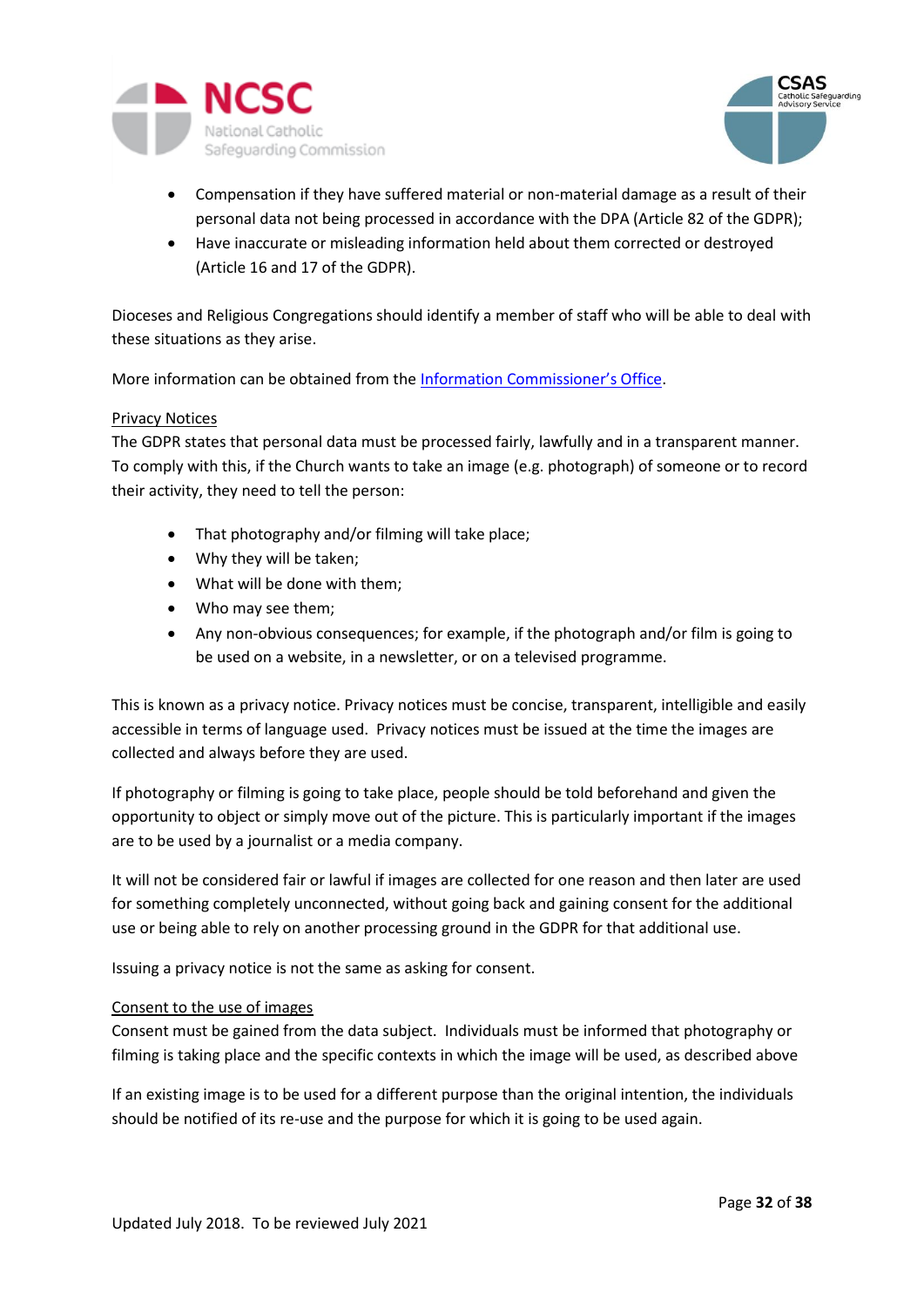



If an image is to be used on a website or for commercial purposes, this should be explained to the individuals and consent from those in the image must be obtained if they can clearly be identified.

### <span id="page-32-0"></span>Informed consent

The person giving consent must understand why their image is being used, who may see it and any implications that may result from using or disclosing the image. Consent must be clearly given. Consent is good practice and can be expressed either verbally or in writing but consent in writing is recommended. Written consent is preferable because it reduces the scope for subsequent dispute.

<span id="page-32-1"></span>Individuals have the right to withdraw or limit consent at any time.

#### Consent for images of children and young people

Consent for children and young people under the age of 16 must be sought from parents (this includes those with legal responsibility for the child). Young people over 16 years of age are usually considered to be competent to give consent and so consent must be sought from them directly, and if felt to be necessary, also from parents/carers.

### A template consent form is located in the **Forms Library.**

If an image is published without the consent of the individual or parent when consent should have been obtained, a complaint can be made to the Information Commissioner's Office. In some cases, this could result in a fine, enforcement action and damages being awarded to the complainant.

### <span id="page-32-2"></span>Consent for images of groups

General images taken of groups, where individuals cannot clearly be identified, do not require organisations to obtain consent from every person featured in the image. However, the fact that such images may or will be taken at any particular event should be made clear to people attending the event.

### <span id="page-32-3"></span>Photography and filming at activities

The Data Protection Act 2018 (DPA) and the GDPR do not prevent parents or other family members from photographing their children at activities. Settings are entitled to decide whether or not they allow photography to take place on their premises, however, it should not be banned for fear of breaching the DPA. The DPA and GDPR do not apply to parents or other family members taking pictures of their children for their own personal use, for example to go in a family photograph album. When taking photographs, parents do not need to obtain the permission of the other parents in case their child appears in the picture.

#### <span id="page-32-4"></span>Inappropriate photography and filming

When taking photographs or filming children and young people, the photographer must make sure that the children and young people are appropriately dressed. Photography of children in PE or swimming costumes should be avoided except in appropriate circumstances, for example a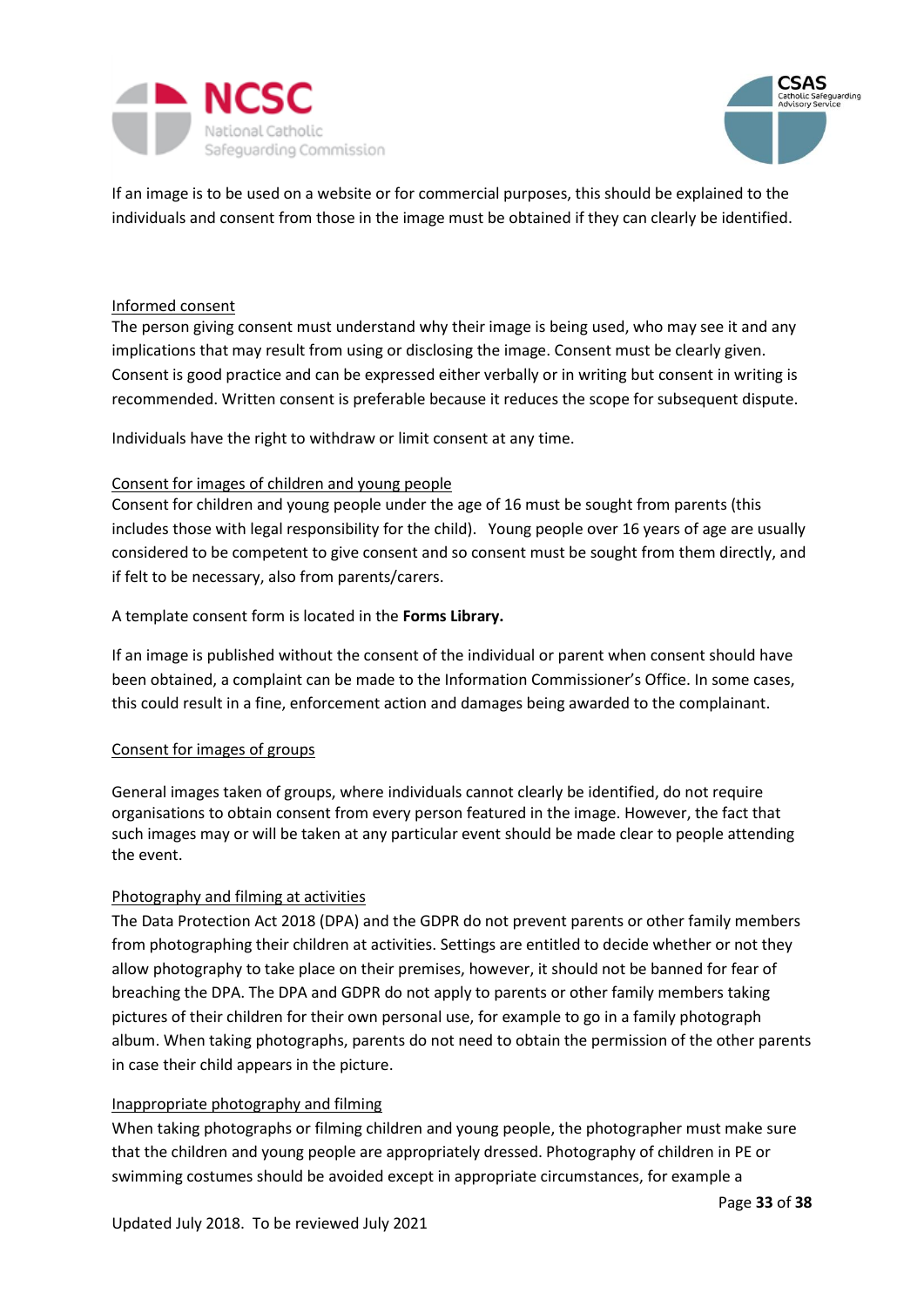



swimming performance review. Attention should also be paid to using appropriate camera angles and the use of zoom and cropping for all types of photography or filming.

If someone is suspected of taking inappropriate or unauthorised images, they should be asked to stop and leave the site. The incident should be recorded and, if appropriate, reported to the Police.

### <span id="page-33-0"></span>Storing images safely

Personal equipment (phones, cameras, laptops) should not be used to take or store images. Church equipment must be used for this purpose.

Church equipment should be stored securely in a locked cabinet and a log should be kept of who has used the equipment, on which date and, for which purposes.

Images, especially of children and young people, should not be stored on un-encrypted portable equipment such as laptops, memory sticks and mobile phones.

Storing personal information on these devices is not considered secure. The Information Commissioner does not look favourably on organisations which permit personal data to be downloaded onto unencrypted equipment.

Photographs and films should be downloaded onto a secure electronic location and deleted from the device at the soonest opportunity available.

Electronic images should be held in a protected folder with restricted access, to make sure that only authorised individuals can access them.

Non-electronic photographs and videos must be stored securely in locked drawer or cabinet and destroyed in accordance with the record retention schedule.

### <span id="page-33-1"></span>Timescales for use

There is no official guidance on retention periods for images, so it is up to each individual church to decide how long they need to keep images and how they are going to securely destroy them when they are no longer needed. If a church decides the images are required for historical purposes, for example in the archives, these can be retained for as long as is considered reasonable and necessary.

Subjects should be informed about the length of time that a given image or film will be kept and used. A typical period is between 3-5 years.

If the Church wishes to prolong the period of use of the image or film, they will need to request the permission of the subject or parent as appropriate to do so.

If the church wishes to use the image or film, for a different purpose and in a different manner than originally stated, they will need to request the permission of the subject or parent as appropriate to do so if the further use was not compatible with the original processing notified to the individuals.

For this reason, secure logs should be kept in relation to each image on file complete with: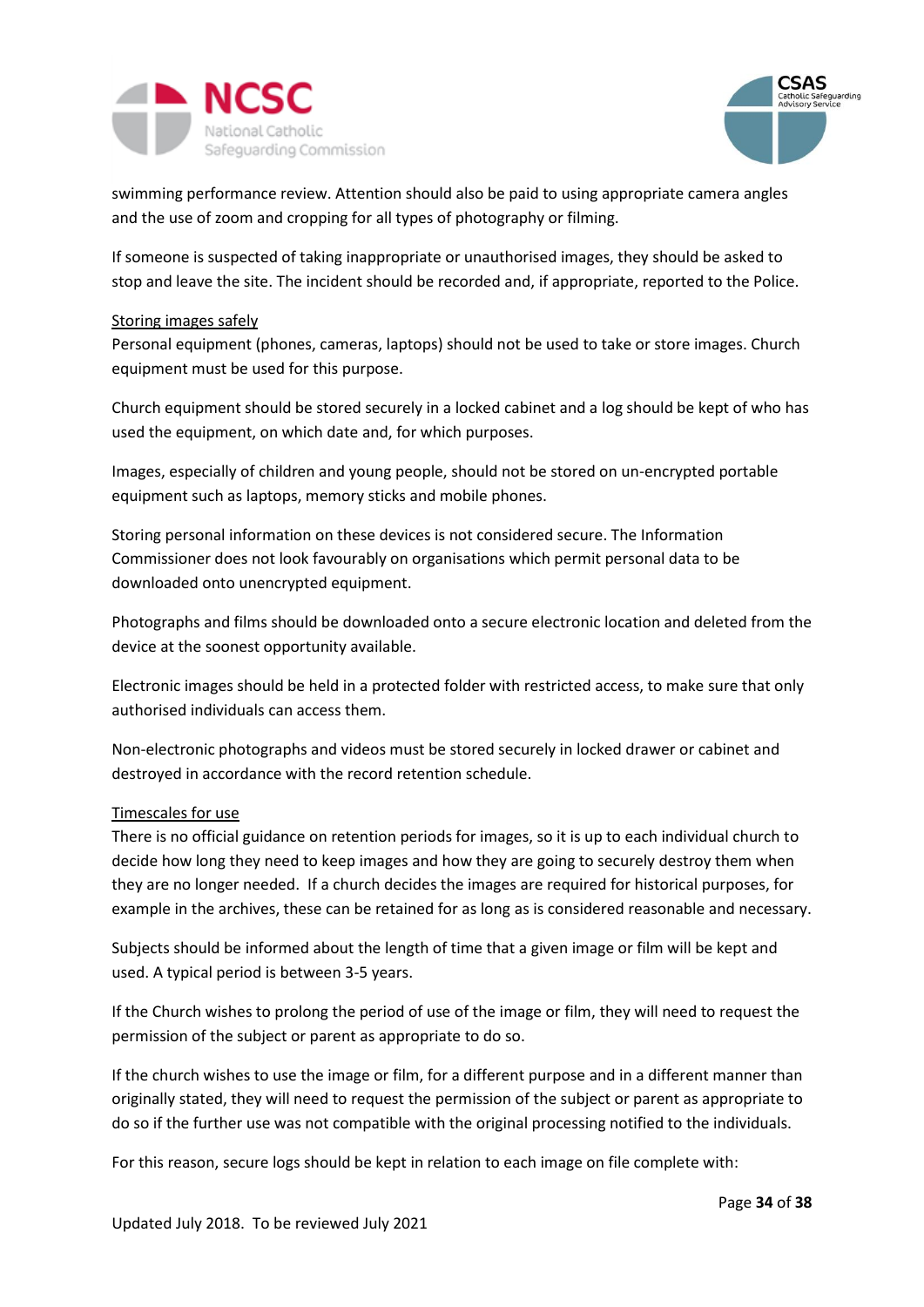



- Contact details;
- Expiry dates for use;
- How and where they are being used;
- Where to locate them if they are being used online (i.e., the relevant urls).

Files should be checked regularly for the purpose of destroying images that have expired, and ensuring that they are removed from circulation.

### <span id="page-34-0"></span>Sexting

It is illegal to take, store or disseminate a sexually explicit images and videos of a child under the age of 18 (Sexual Offences Act, 2003).

A young person or an adult is breaking the law if they:

- Take an explicit image or video of themselves or a friend;
- Share an explicit image or video of a child (anyone under 18), even if it is shared between children of the same age;
- Possess, download or store an explicit image or video of a child (anyone under 18), even if the child gave their permission for it to be created.

It is also an offence where a person above the age of 18 intentionally communicates a sexual communication with an individual they do not reasonably believe to be over 16, for the purposes of sexual gratification, or, alternatively, where the communication is intended to elicit a sexual communication from the recipient.

There are many reasons why a young person might share a nude or semi-nude picture of themselves. They may want to 'belong' to a social group, interact with others and explore sexual feelings and get attention on social media. They may also find it difficult to refuse if someone asks them to send them one.

Once images are passed on electronically, control is lost over what happens to them, where they are posted and who sees them. Other people may use sexually explicit images of a minor to bully them, to blackmail them and to cause harm to them.

### <span id="page-34-1"></span>Response to sexting

If you become aware that children or young people may be engaged in sexting, seek to ensure that the behaviour ceases immediately, inform the young people involved and their parents of the legal status of the activity and refer to the Safeguarding Coordinator to assess whether it ought to be reported to the police and children's social care.

If an adult is involved in sexting with a young person, the matter must be immediately reported to the police.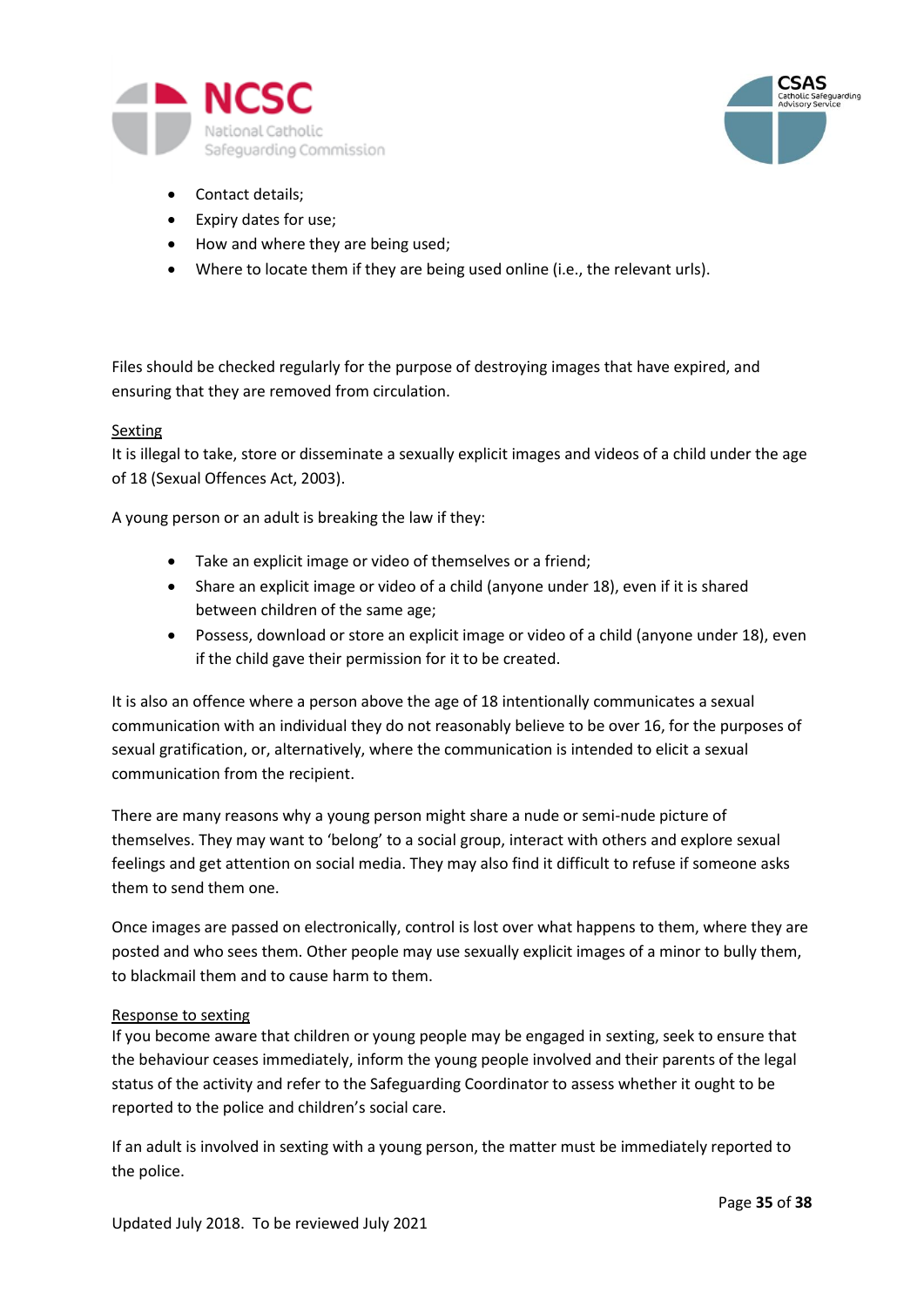



If someone sends an unsolicited and unwanted sext, whatever their age, report it to the Safeguarding Coordinator in the first instance so that consideration can be given as to whether the matter should be reported to the police.

### <span id="page-35-0"></span>Closed Circuit TV (CCTV**)**

The DPA and GDPR apply to the use of CCTV where the images identify individuals. The Information Commissioner's Office has produced a Code of Practice https://ico.org.uk/media/fororganisations/documents/1542/cctv-code-of-practice.pdf for organisations and businesses that use CCTV. The Surveillance Camera Commissioner has also produced a Code of Practice <https://www.gov.uk/government/publications/surveillance-camera-code-of-practice> (However, both codes require to be updated in light of the GDPR).

All churches and diocese should endeavour to comply with these codes to make sure they do not breach the DPA when setting up cameras or when using or disclosing the images recorded. The Codes of Practice covers areas such as, positioning cameras, storing and viewing the images, disclosure, retention and responsibilities. It also includes information about an individual's right to see the images, under the DPA, GDPR and the Freedom of Information Act 2000.

### <span id="page-35-1"></span>Live streaming of church services

The live streaming of Mass and other services allows the Church to reach a congregation that is not able to attend Church in person. In addition to being able to reach a wider audience than that in a physical location, live streaming can give people support and companionship and help them feel more connected to their church community. To address potential safeguarding issues, the following steps should be taken:

- Congregations should be told in advance (notice board, announcements, pew sheets) which services are streamed and which parts of the church of building are visible on the streaming;
- Children and adults at risk should only be filmed with their consent and/or the consent of parents (for children);
- Parents should be informed in writing of the intention to stream including what will be filmed, why the filming is taking place and how it will be used. This should include any intention to retain a copy of the filming for future editing or use;
- Parents should be given the option of withholding consent to their child participating in parts of a service where they will be filmed;
- Where consent is withheld, every effort should be made for the child or adult at risk to participate and be out of the view of the cameras.

Where a recording is made and kept, you will need to consider how it is intended to be used and the purpose; recordings will need to be stored and retained in accordance with the record retention schedule.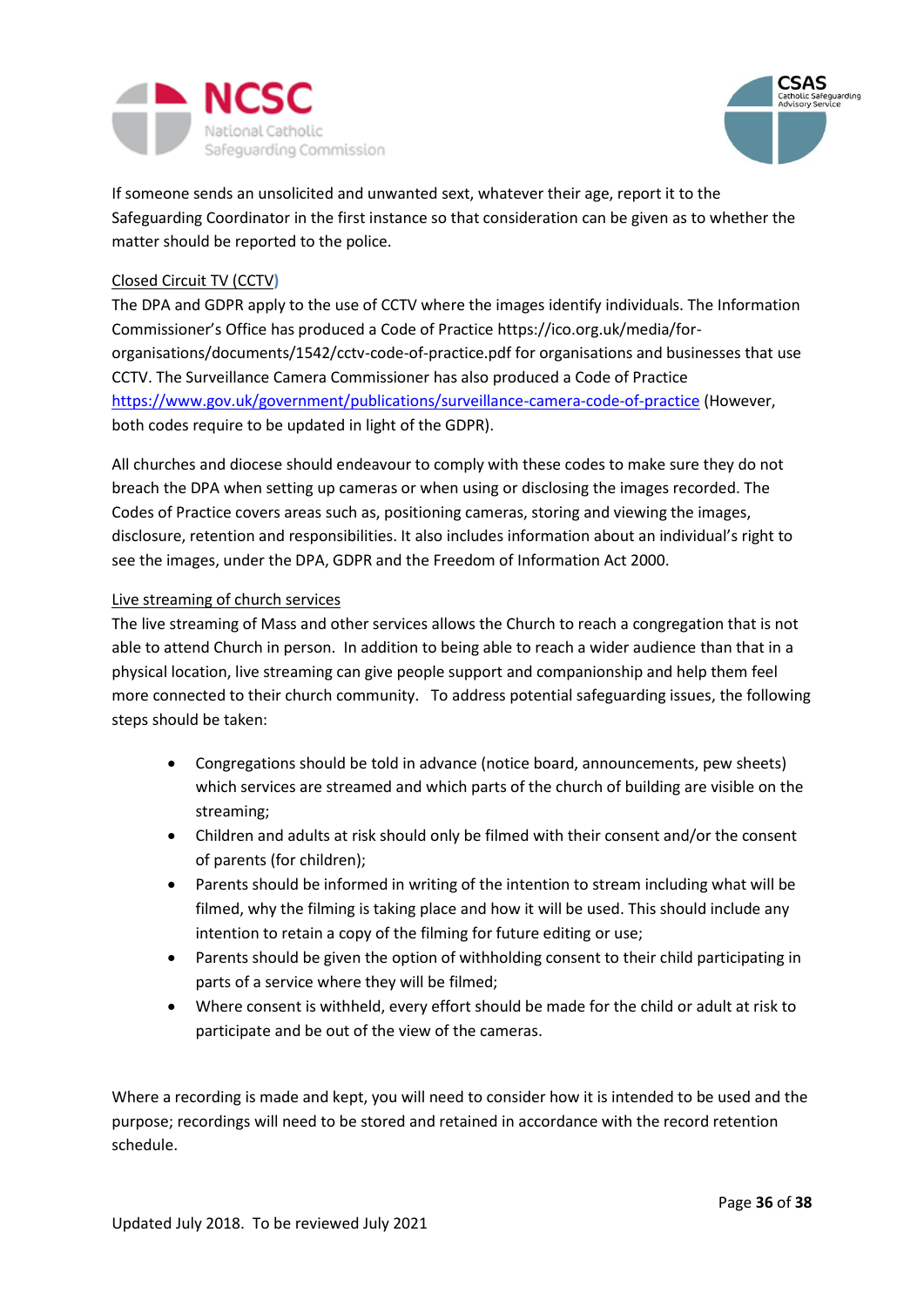



### <span id="page-36-0"></span>**10 Transport**

The provision of any transport on behalf of the Church group must meet the needs of the individuals requiring it and the group leader must ensure that it complies with diocesan or congregation policy and procedure.

#### <span id="page-36-1"></span>Accessibility and transport

If any individual or member of a group uses a wheelchair, the event leader must ensure that whatever transport is being used has appropriate access and securing facilities. It may be appropriate to use portable ramps.

Further information can be found on the **[Accessible Transport Policy -](https://www.gov.uk/government/policies/making-transport-more-accessible-to-all) GOV.UK website**.

#### Supervision on Journeys

To ensure the safety of all travellers it is important that appropriate levels of supervision are in place throughout any journey.

- the group leader is responsible for ensuring the group is properly supervised while travelling on whatever vehicle;
- the driver must not be responsible for supervision of children or adults in the vehicle;
- the driver must ensure all passengers are wearing seatbelts before setting off and that they are worn for the duration of the journey;
- if the driver considers the behaviour of any passenger is jeopardising the safety of others, he or she should stop as soon as is practicable.

### <span id="page-36-2"></span>Use of Private Cars

Parents and volunteers who are driving on behalf of a church organised event or trip must be made aware that they have a legal responsibility for the safety of children, young people or adults in their cars.

- parental agreement must be obtained for their children to be carried in other parents and volunteer's cars;
- the driver is responsible for making sure any passengers wear their seatbelts always throughout the journey;
- all efforts should be made to avoid parents and volunteers transporting children being in the position of being alone with them;
- central dropping off points should be considered rather than individual home drops;
- if a situation arises where it is unavoidable for an adult to transport a single child, young person or an adult who lacks capacity to consent, the passenger should always travel in the back seat and the event should be reported to the event or group leader and recorded.

#### <span id="page-36-3"></span>Private transport arrangements

Where transport is arranged privately between families and friends it is the responsibility of the person arranging and/or using the transport to ensure that it is suitable for their needs.

#### <span id="page-36-4"></span>Hiring Vehicles

Where it is necessary to hire vehicles, diocesan or congregational policy and procedure must be followed.